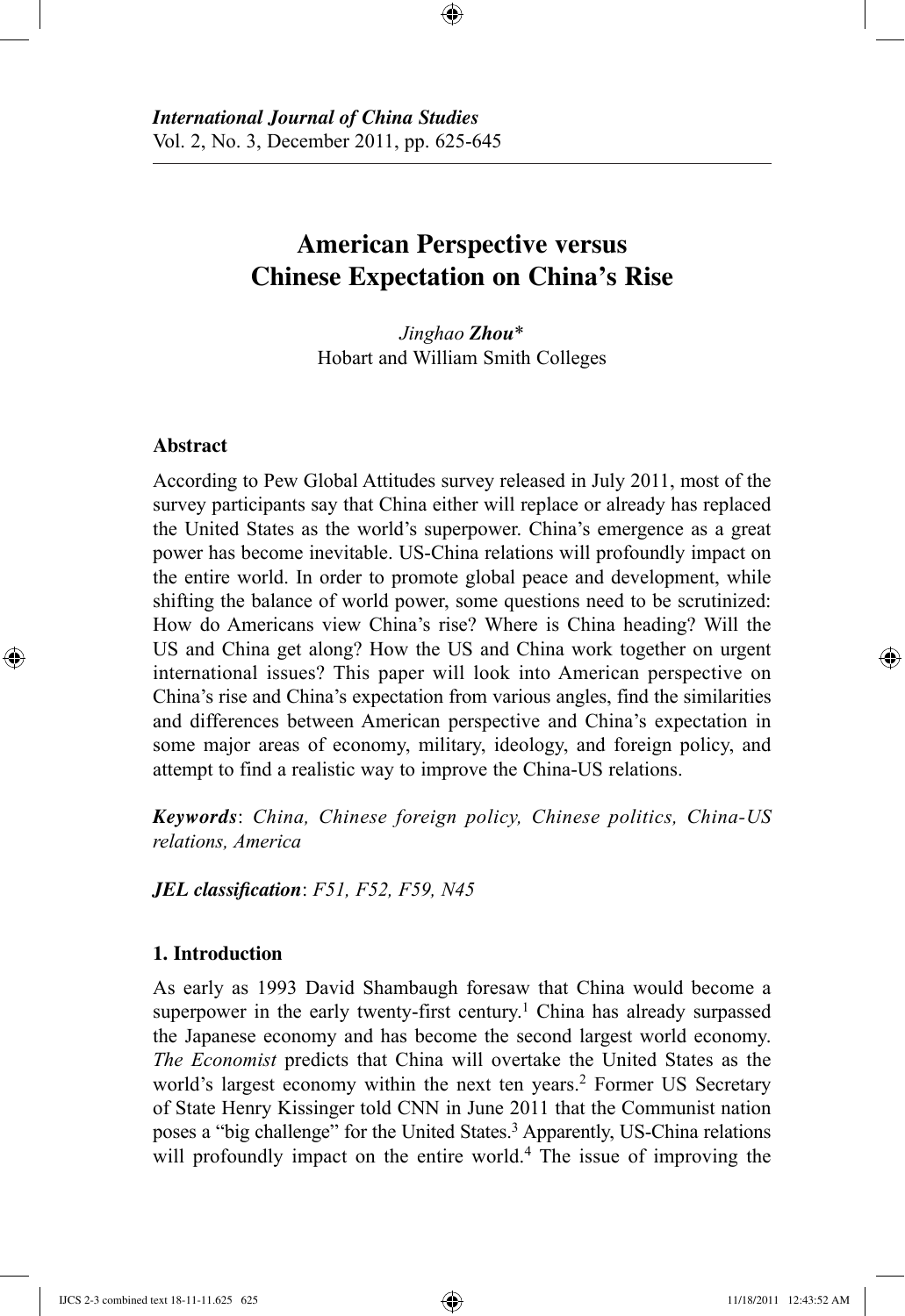relationship between China and the US has become the most important subject in the twenty-first century.

⊕

According to Aaron Friedberg, one of the most authoritative American analysts of China's foreign policy, there are three main camps in contemporary international relations theorizing: liberalism, realism, and constructivism. However, each of the three theoretical schools is divided into two variants: "one of which is essentially optimistic about the future of US-China relations, the other distinctly pessimistic."5 The prevalent opinion in the US is that a rising China has reshaped the existing global order and challenged the world leadership of the US. American pessimistic international theory suggests that this time period of the relationship between the United States and China is the worst after the Jet flights collision over Hainan Island in 2000. Aaron L. Friedberg points out that "Hu Jintao's visit may mark the end of an era of relatively smooth relations between the US and China."6 The Chinese government insists that the responsibility for the difficulties in China-US relations does not lie with China and it is up to the US to improve relations between the two countries. Ample evidence suggests that the US is preparing a long cold war with China.<sup>8</sup>

Although both American optimistic liberals and pessimistic realists have offered constructive opinions on the current status of US-China relations, they have paid less attention to the issues of what caused such a difficult relationship and how to improve US-China relations. This paper attempts to examine the main factors that affect US-China relations, analyze the differences between Western and Chinese perspectives on China's rise, and explore remedy to improve US-China relations. This paper will argue that the conflicts between the two nations are normal while China is rising, because the conflicts are derived from different perspectives. The conflicts are real, but they might make the two nations more cautious in dealing with their relations. Thus, the US must be confident of its leading position in the international society in order to appropriately manage China's rise in the twenty-first century.

## **2. The US Remains the World Superpower**

While China is rising, the voice of American mainstream still does not believe the US is inevitably declining.<sup>9</sup> Thomas J. Christensen, the former Deputy Assistant Secretary of State for East Asian and Pacific Affairs, points out that media has "often exaggerated China's rise in influence and the declining power of the United States."10 However, some argue that American people have heard all these stories of American decline before, but this time is for real.11 US debts have reached another record high of \$14 trillion and it will

⊕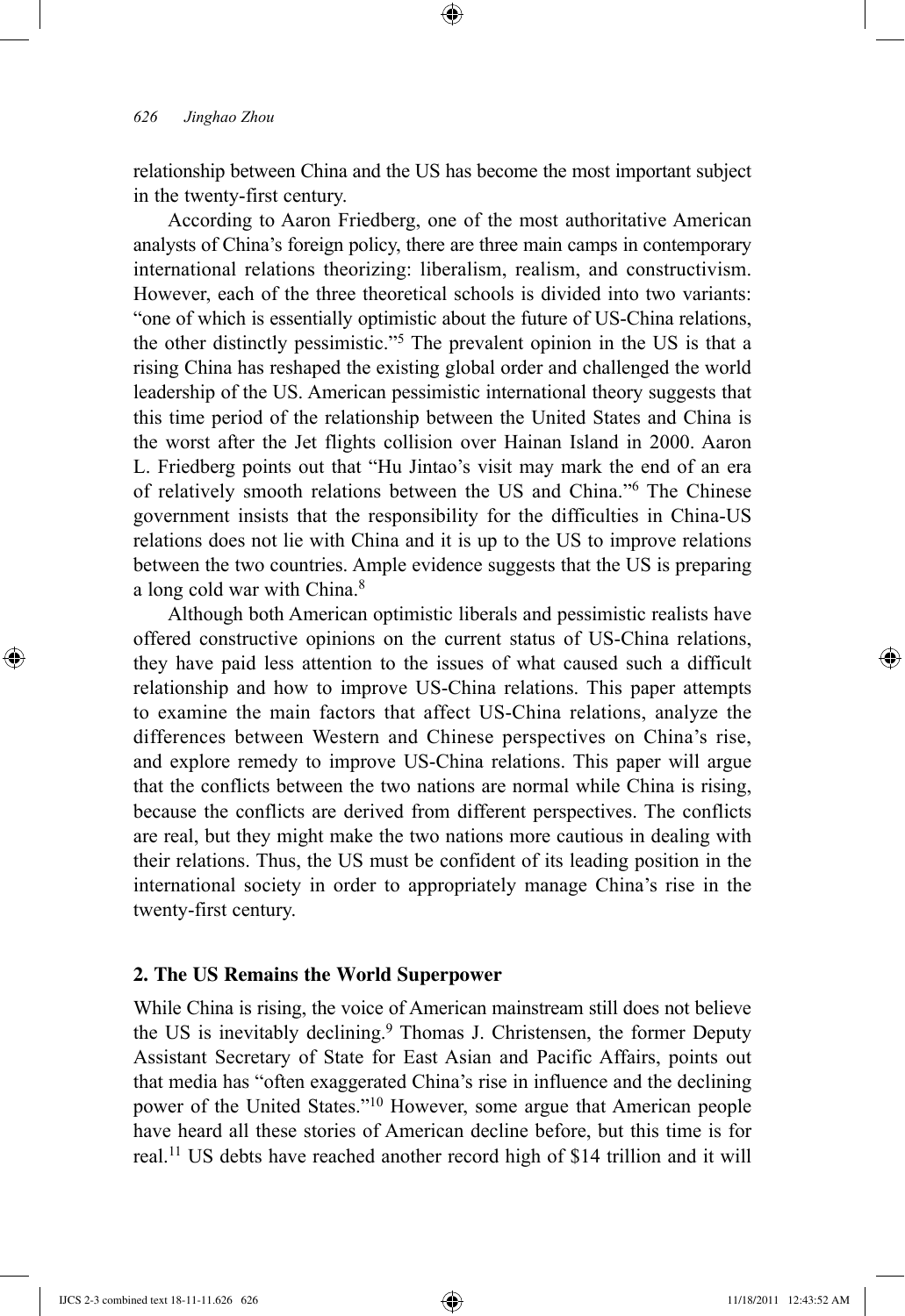reach 15 trillion by May 2011. Every American shares almost \$46,000 debt.<sup>12</sup> About \$4.4 trillion among \$14 trillion debts was held by foreign governments that purchase US securities. This reasonably raises a question: who owns the US?13 The mounting debt is a cancer of the nation which could drag the US down if the government cannot gradually reduce the debts.

⊕

American people increasingly feel that China is catching up to the US. According to a survey conducted by the Washington-based Pew Research Center for the People and the Press in 2011, about 47 per cent of participants say China, not the US, is the world's top economic power, while 31 per cent of participants continue to name the US. The result of the survey obviously contradicts the reality, but it reflects that American people feel anxious with China's growing power and influence. US officials have admitted that China's rise is a source of anxiety, as they worry about that the US is at risk of falling behind in a global battle for influence with China.14 Secretary of State Hillary Clinton has warned that the US is struggling to hold its role as global leader.15

The United States does not want to be the number 2 in the world. The majority of Americans are not happy that China will become the largest economy, superseding the United States.16 Both optimists and pessimists hold mixed feelings with China's rise, viewing China as an economic competitor and political rival.17 Thomas Friedman points out that "China is a threat, China is a customer, and China is an opportunity."18 Generally, realists believe that the relationship will basically be stable and peaceful, $19$  but pessimistic realists always suggest that "rising states usually want to translate their power into greater authority in the global system in order to reshape the existing global order in accordance."20 They believe that since the start of the world financial crisis in 2008, China has begun to stand up by taking assertive strategy toward the US.<sup>21</sup> They question whether China is departing from Deng Xiaoping  $\mathcal{R}$ 小平's foreign policy of *tao guang yang hui* 韬光养晦 (hide brightness and cherish obscurity) toward the US.

Elizabeth Economy, director for Asian Studies at Council on Foreign Relations, notes that the consensus of the Deng era began to fray and Beijing began to expand its influence to the rest of the world.<sup>22</sup> In ASEAN meeting in 2010, Chinese foreign minister Yang Jiechi 杨洁篪 told Southeast Asian counterparts that "China is a big country and other countries are small countries, and that is just a fact."23 China claims that the South China Sea was a core interest of the nation and oppose any attempt to internationalize the South China Sea issues. China's assertive approach has stirred anxiety across Asia.24 As a result, some of China's neighbouring countries, such as India, Indonesia, Japan, and Vietnam, are working more closely with the US as a balance to the expansion of China's influence. John Lee, a foreign policy

⊕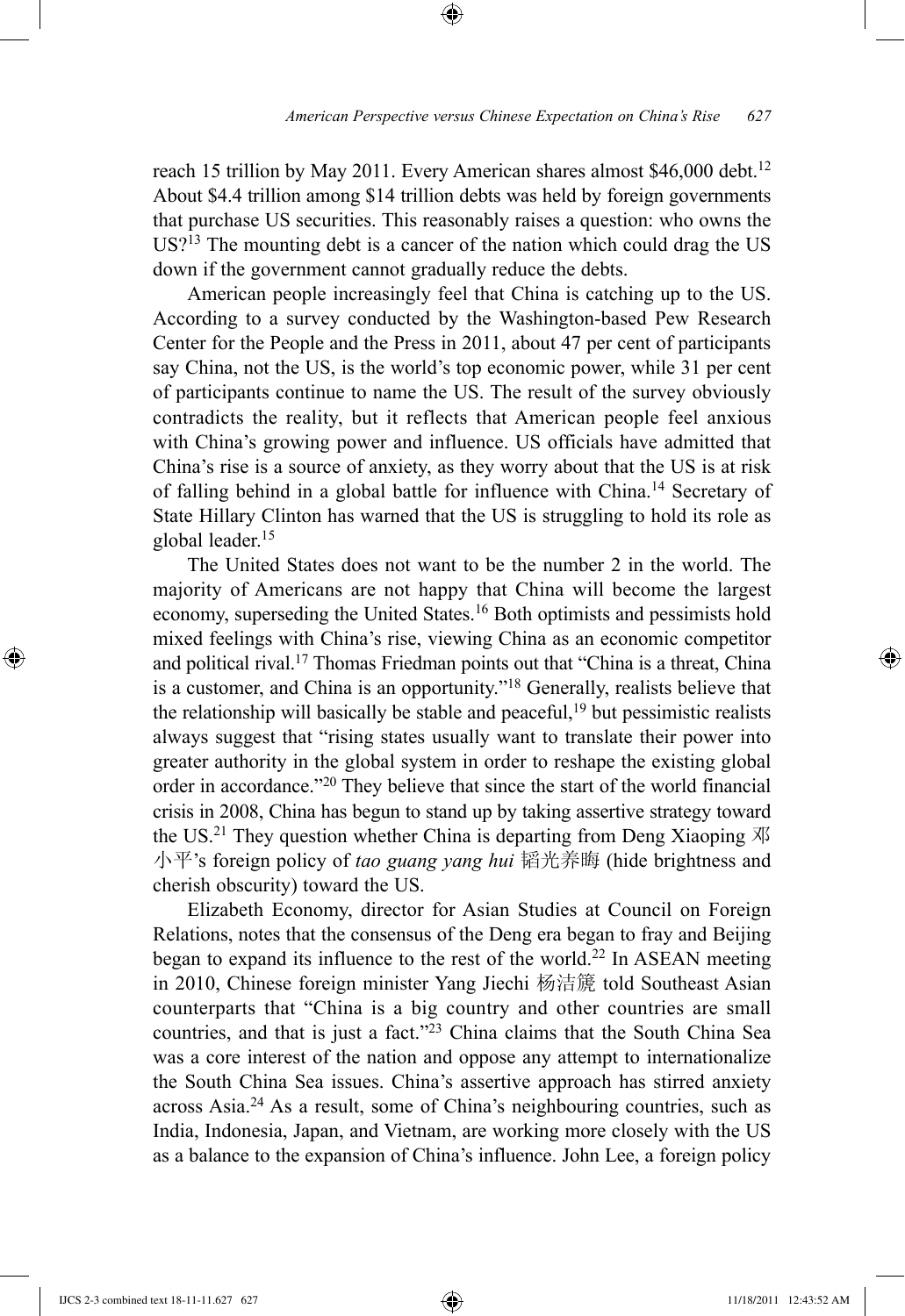specialist, warns that China is losing friends worldwide and China maybe the loneliest rising power in recent history.<sup>25</sup>

⊕

Nevertheless, China holds different viewpoints on why China's relations with neighbouring countries are deteriorating. According to *2011 Pacific Blue Book* published by the Institute of Asia-Pacific Studies of the Academy of Social Sciences in January 2011, all problems with its bordering countries are not the results of China's new foreign policy but derived from the action of the US returning to Asia. China views that the United States seeks to contain China's rise and attempts to block it. The US claims that it still has a vital role in helping to manage this changing balance of power in Southeast Asia.26 Hillary Clinton points out that the US has a national interest in the freedom of open access to the South China Sea.27 The majority of Asian countries welcome the presence of the US Seventh Fleet in Asia.28 If both the US and China claim core interest in the region, the potential for conflict between the two nations is much greater.

Some prominent American scholars are pessimistic on China's rise for a long time. As early as 1997, Richard Bernstein and Ross Munro in their book *The Coming Conflict with China* argued that war between China and the US was a distinctive possibility. In 2005, Robert D. Kaplan noted that whether or not there will be a Sino-American war is no longer a question. The remaining question is how the United States should fight China.29 David Gordon recently observes that the US "is heading into a more conflict-ridden world, with U.S.- China tensions at its core."30 John Mearsheimer warned that "The United States and China are likely to engage in an intense security competition with considerable potential for war."<sup>31</sup> Thus, Susan L. Shirk, former deputy assistant secretary for China in the Bureau of East Asia, suggests that "China needs to reassure the United States that China's rise is not a threat and will not challenge America's dominant position."32

Is it inevitable for a rising China to threaten the US and the West? The answer depends on how the US views China's rise and how views itself. The reality is that the US remains the most powerful country in the world, and China does not have political, military and economic power to challenge the US regardless of China's intention. To be sure, while the Chinese economy is growing, it is very normal for China to expand its influence abroad, because the nature of capital is to seek for profits through investing no matter where it invests. As a result, the US is unavoidably facing challenges from the Chinese economy. Competition is the healthy symptom of market economy. China's rise will not necessarily create the same scenarios of World War I and II. Military conflict is not inherent in a nation's rise, and the United States in the twentieth century is a good example of a state achieving eminence without conflict with the then dominant countries.<sup>33</sup> Hopefully, China's performance will be better in the twenty-first century.

⊕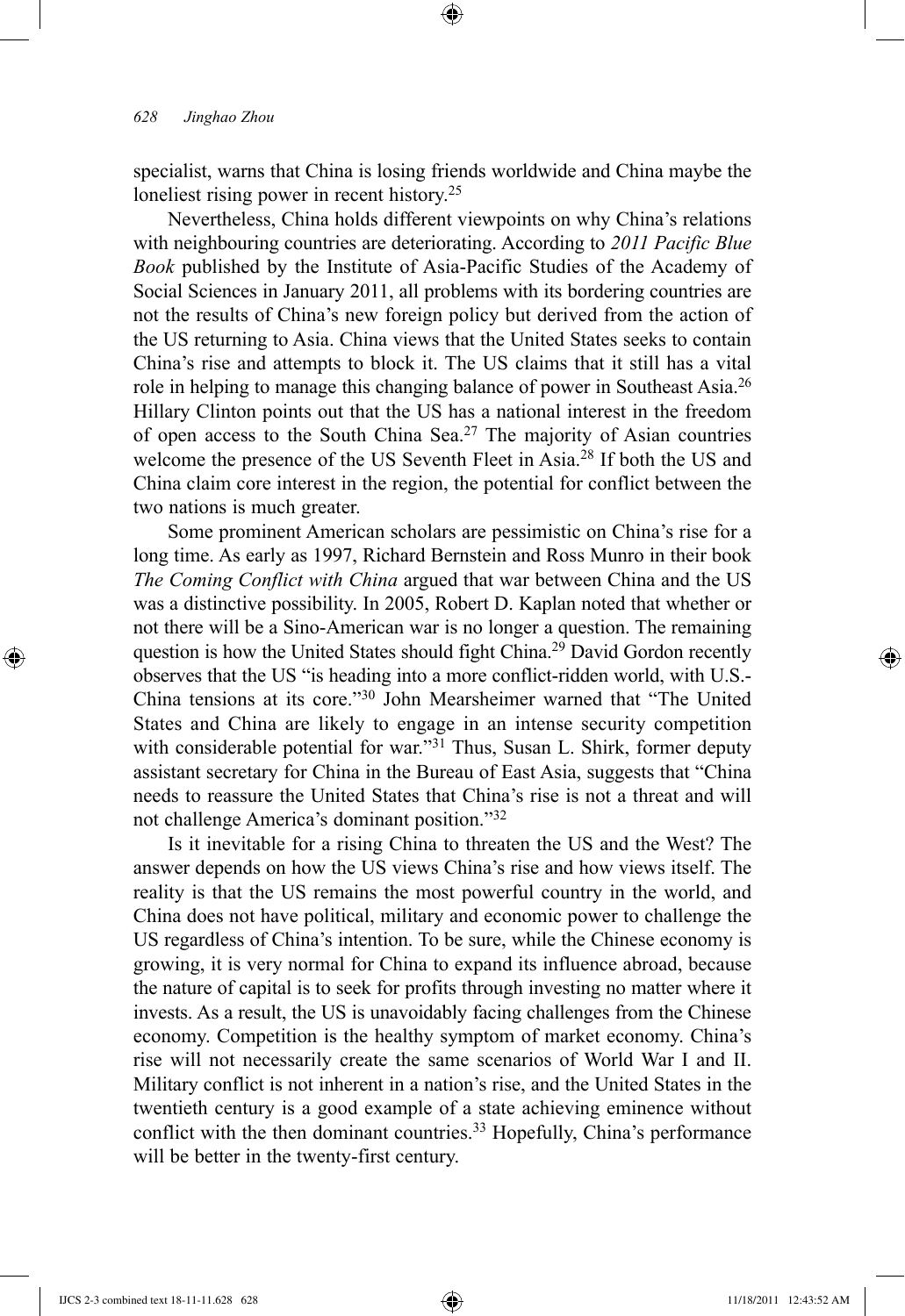## **3. Two Different Perspectives**

Conflicts between the US and China are real, but they will not necessarily turn into a war. Instead, the conflicts would remind both sides that they should more carefully examine the direct source of the conflicts – different perspectives – in order to find a common ground to peacefully co-exist. Most scholars agree that the conflict between the two countries mainly include their political incompatibility, economic competition and military competition, but there are disagreements on what is the fundamental conflict between the two countries.

⊕

#### *3.1. Political Incompatibility*

A country's foreign policy is the extension of its internal political system; and political differences between the two countries fundamentally affect US-China relations. The nature of China's foreign policy toward the West is not rooted in the growing economic power of China, but is fundamentally driven by the nature of Chinese political system. The current Chinese society is unstable. Chinese society is full of people's dissatisfactions because of serious social injustice and government corruption. A recent survey shows that only six per cent of Chinese people see themselves as happy, despite the government's efforts to improve Chinese sense of happiness.<sup>34</sup> People's dissatisfaction could spark off social violence anytime. The Chinese government feels very nervous with people's discontent. This explains why Chinese internal security spending exceeds defense budget in 2011.<sup>35</sup>

China's rapid economic growth has generated other changes in all social aspects, but it does not mean that China has departed away from the communist political system. At the present time, China still adheres to the one-party system; Marxism is Chinese official ideology; Chinese economics is called socialist market economy with Chinese characteristics; and Chinese media is strictly subject to censorship. All these indicate that the socialist system is still present.<sup>36</sup> Although China is no longer a typical Leninist state, China remains unchanged in its political nature.<sup>37</sup> What change for the Communist Party of China (CPC hereafter) in the post-Mao era are not the political system but only economic measures and political strategies. Gabriella Montinola observes that "Nearly all of the formal aspects of democracy are absent, notably, individual rights of free speech and political participation, a viable system of competition for political office, and a set of constitutional limits on the state."38 It is too early to argue that the CPC is dead and that China is on the way toward an alternative model of democracy to the West.<sup>39</sup> At present, the main schools of political thoughts, including neo-Maoism, neo-liberalism, and neo-Confucianism, are intensively debating approaches

⊕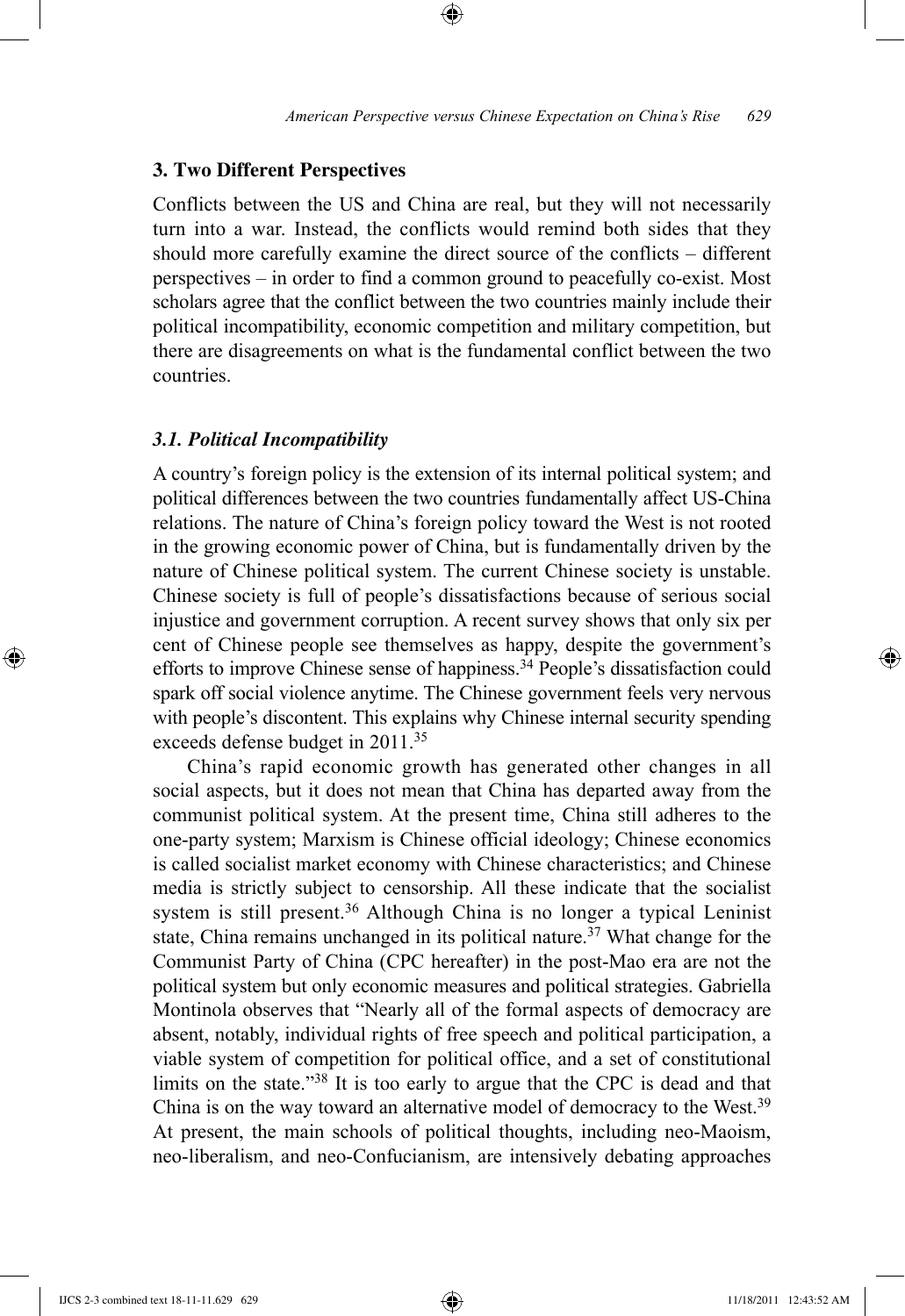of reforming Chinese social and political systems. The direction of Chinese political system is really uncertain.

⊕

In American viewpoint, one of the reasons for the current difficult bilateral relations is that in 2010 the Chinese government negatively responded to Nobel Peace Prize Committee's decision to honor Chinese political dissident Liu Xiaobo 刘晓波. Liu was put in jail after the crackdown of Tiananmen Square Incident and was released in early 1991, but the Chinese government arrested him again after Liu wrote the *Charter 08*, which calls for modern democracy and an end to the Communist Party's political dominance.40 The Chinese government believes that the Nobel Peace Prize Committee's decision is an attempt to deny the legitimate Chinese judicial judgement and undermine the Chinese political system.<sup>41</sup> The Chinese government defied the Nobel Peace Prize decision by continuing to jail Liu and forbidding any members of his family to attend the Nobel ceremonies in Oslo. During the ceremony, the president of the Nobel Committee placed Liu's Nobel diploma and medal on an empty chair where Liu was supposed to have been sitting. One commentator notes that "There could be no clearer evidence of the fundamental differences between China's political system and America's than the empty chair that represented Liu on the Nobel stage."<sup>42</sup> Apparently, the political standpoints between the CPC and Western governments cannot be compromised.

Americans view the Chinese political system as directly countering the core values of the West, and they see no fundamental way for the two countries to co-exist. Americans will never trust a communist system that denies basic freedoms to its own people.<sup>43</sup> Thus, especially to idealists, a transition to democracy is a crucial step not only to China's future success, but also to the future of China-US relations.<sup>44</sup> However, the Chinese government has insisted that China's development must come with "socialism with Chinese characteristics", the so-called "China model" or "Beijing Consensus". Chinese official media has persistently argued that it is wrong for the West to impose its ways on other cultures.

Even if the Chinese political situation is not getting worse, which is most likely, the CPC will continue to postpone fundamental political reform. The political and ideological battle between the two nations will be inevitable. The US does not have any other choice but to do business with China. Practically, Western political leaders often take realistic approaches and push aside political disagreements in favour of maintaining the crucial economic relationship, because many Westerners see the economic ties between the two nations as a means of binding them together. Idealists define Chinese president Hu Jintao's state visit to the United States as s a "trade mission".45 The agenda of the 2010 summit indicates that China's political issue is not Washington's top concern. During the joint press conference President Obama

⊕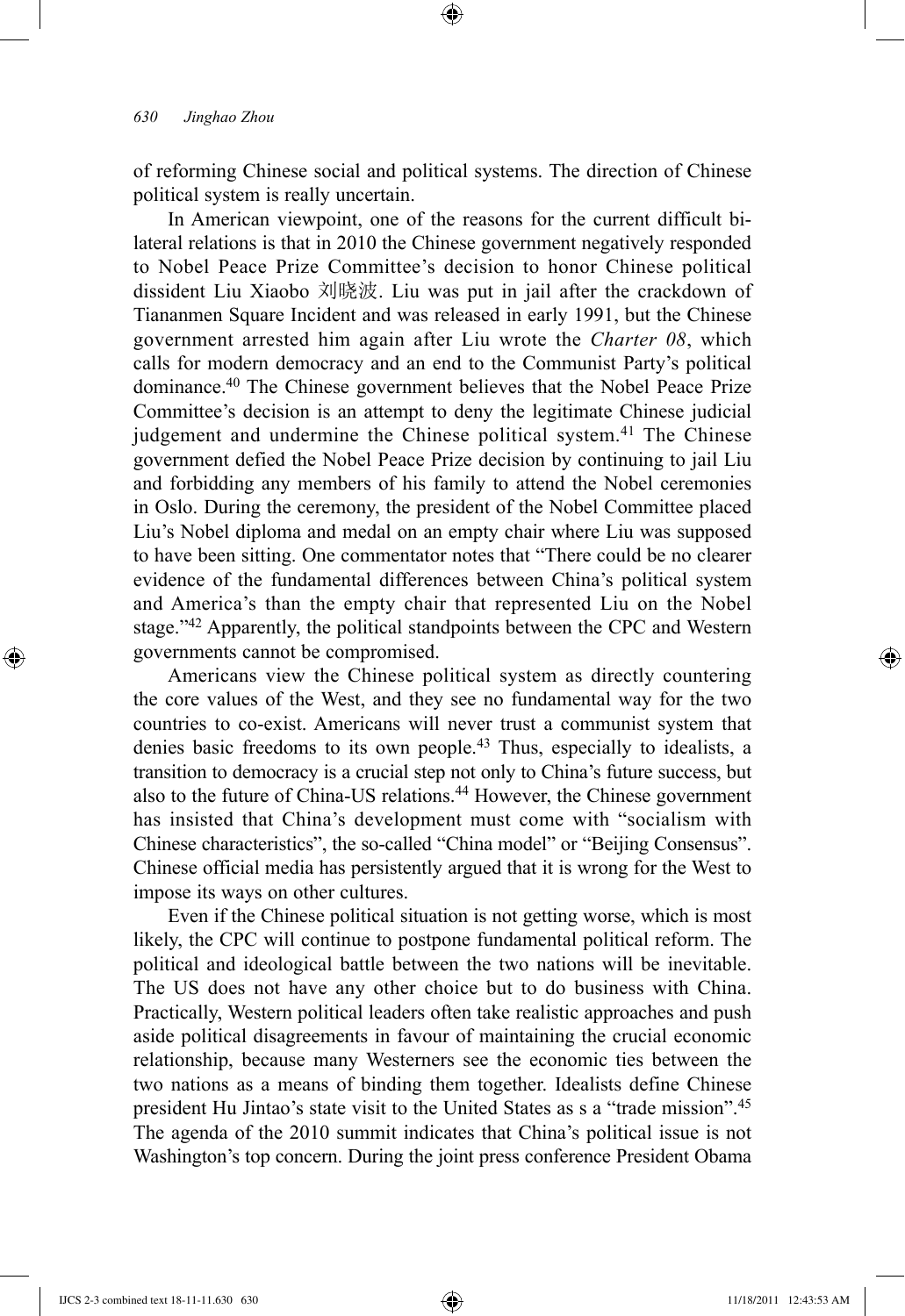emphasized the different historical tradition and cultural system which sounds to defend Chinese political system. Obviously, the Obama administration took a soft attitude toward China's political issue instead of making the Chinese government angry.

⊕

The CPC remains powerful and there is no other opposition party in China to compete with the CPC. The total numbers of the party members have continued to climb, almost reaching 80 million, although the majority of the party members use the *dang piao* 党票 (the title of party member) for professional advancement instead of any strong commitment to the communist belief. Under this circumstance, it is best for China to reform its political system within the current political system and continue to use the CPC as the main vehicle to drive China toward the future. Thus, political reform in China will be a slow process. In this sense, China's road toward democratization might be different from the normal pattern of Western societies. Gordon White notes that "many of the current proposals for rapid and radical democratization are fraught with wishful thinking, and many of the assertions about the punitive complementarities between democracy and socio-economic progress are simplistic and misleading."46 After the Jasmine Revolution in the Middle East, the CPC will take it more cautiously in approaching political reform in order to maintain social stability.

## *3.2. Economic Competition*

⊕

The intensive economic competition may constitute one of the biggest barriers to the bilateral relations. China is the fastest growing economy in the world with an average growth rate of nine per cent a year over the past three decades, about five times faster than the US. While some American analysts believe that a healthy Chinese economy is vital to the US, others argue that China's growing economic power will threaten US hegemony due to the following reasons.

China holds almost \$1 trillion US government bonds, but it lags far behind other Asian and European countries in direct investment in the US. While Chinese companies invested only \$791 million in US companies in 2009, South Korean companies invested \$12 billion, Japanese firms \$264.2 billion, German firms \$218 billion, and British companies \$453 billion.<sup>47</sup>

The US trade deficit with China continues to increase. China's goods exports to the US were \$229.2 billion, while US goods exports to China were \$55.8 billion, with the US trade deficit in goods at \$173.4 billion in 2010. The US trade deficit with China is expected to hit \$270 billion in 2011.48 The US trade deficit with China causes the United States to lose 2.4 million jobs to China. The fear of losing jobs has been one of major reasons for the US to be skeptical of China.<sup>49</sup>

IJCS 2-3 combined text 18-11-11.631 631 11/18/2011 12:43:53 AM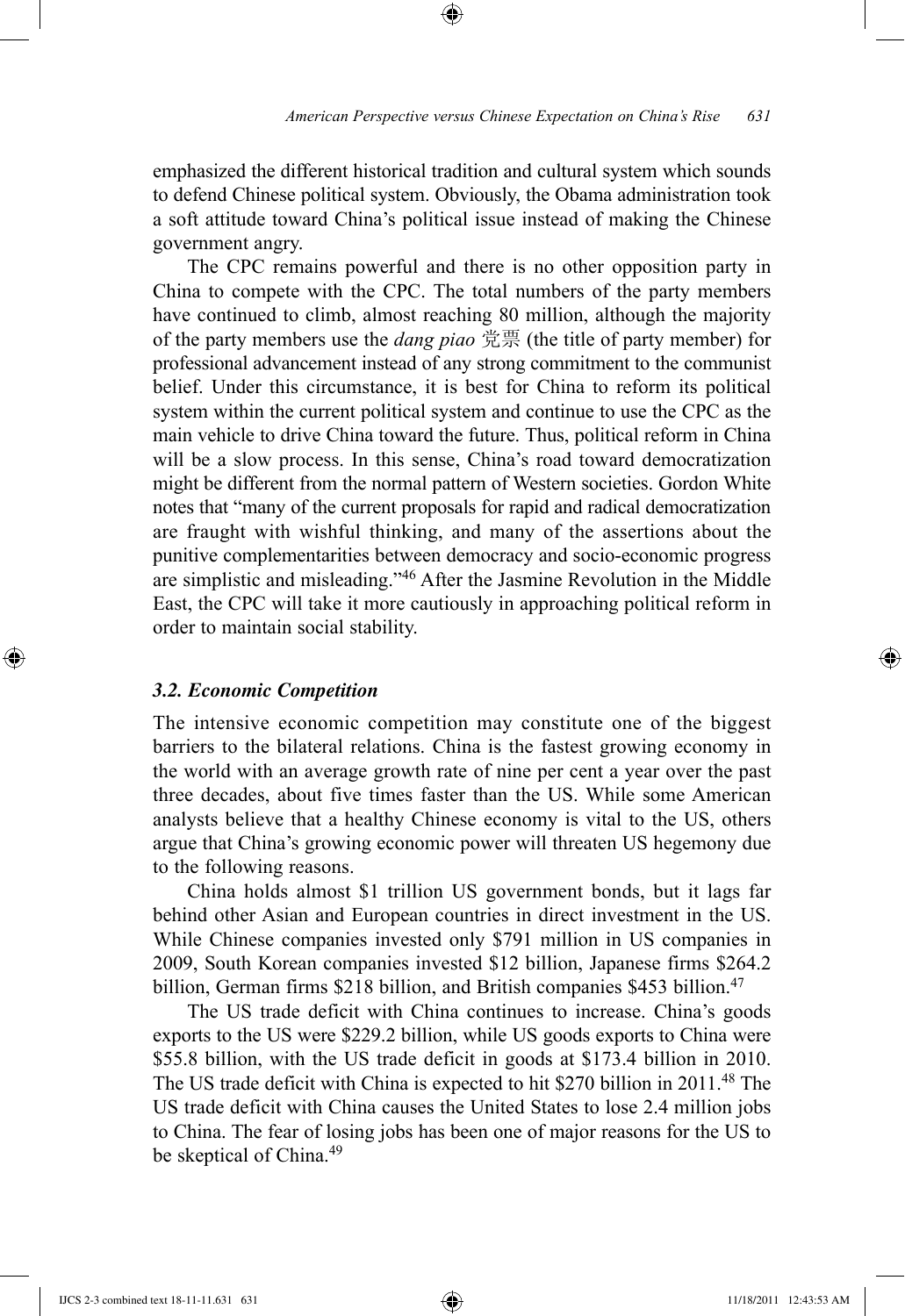#### *632 Jinghao Zhou*

The trade imbalance stems in part from the undervalued Chinese currency. The US accuses China of artificially lowering the cost of goods it exports and helps to attract foreign companies to locate production in China. The US believes that it hurts American exports and damages the financial recovery around the world. Although the US Treasury refrained in February 2011 from labelling China a currency manipulator, it warned that the *yuan* is still substantially undervalued, and thus, "more rapid progress is needed."50

⊕

The Chinese government has placed trade barriers to restrict foreign investors and unfairly disadvantages foreign competitors. For examples, China provides illegal subsidies to the production of wind power equipment and censored Google and forced it to shut down China-based Internet search engine. The Chinese government also put restrictions on some export products, such as rare earth minerals, to enhance its power to influence global prices.<sup>51</sup> Consequently, more clean-energy technology companies are moving operations to China to save costs.52

However, the Chinese government claims that all these arguments are without legitimate basis. First of all, China's GDP does not represent the power of China's economy. Although China's total GDP is the second largest economy in the world, its GDP per capita is only about \$4500, only about a tenth of the US's, ranking below hundred in the world.<sup>53</sup> China will have to take a long time to catch up with the US.<sup>54</sup> The Asian Development Bank already predicted that that China's growth rates in the next two decades "will be only a little more than half of what they were in the last 30 years."55

China is only the world's low-cost workshop for assembling products, so it has its great limits. China could not continue to develop its indigenous industry without advanced technology. China just began to build an economy that relies on innovation rather than imitation.<sup>56</sup> In addition, China faces serious challenges. One of the challenges is environmental degradation. Sixteen of 20 most polluted cities in the world are in China; air quality in three quarters of Chinese cities falls below the standard; and one third of Chinese land is affected by acid rain. China is one of the major sources for global warming. China's coal-fired power plants fall as acid rain on Seoul, South Korea, and Tokyo. According to the *Journal of Geophysical Research*, much of the particulate pollution over Los Angeles originates in China.<sup>57</sup> China has to spend \$170 billion a year to fix the environmental problems and it is expected to spend more in the years to come.<sup>58</sup>

Regarding the currency exchange rates, according to the Chinese government, it is the US, not China, that aims to manipulate currency policy. The US allowed the dollar to fall 23 per cent from its early 2002 peak against all of trading partners. By contrast, in 2010 China's central bank has issued a statement pledging to increase currency flexibility. China has already let

⊕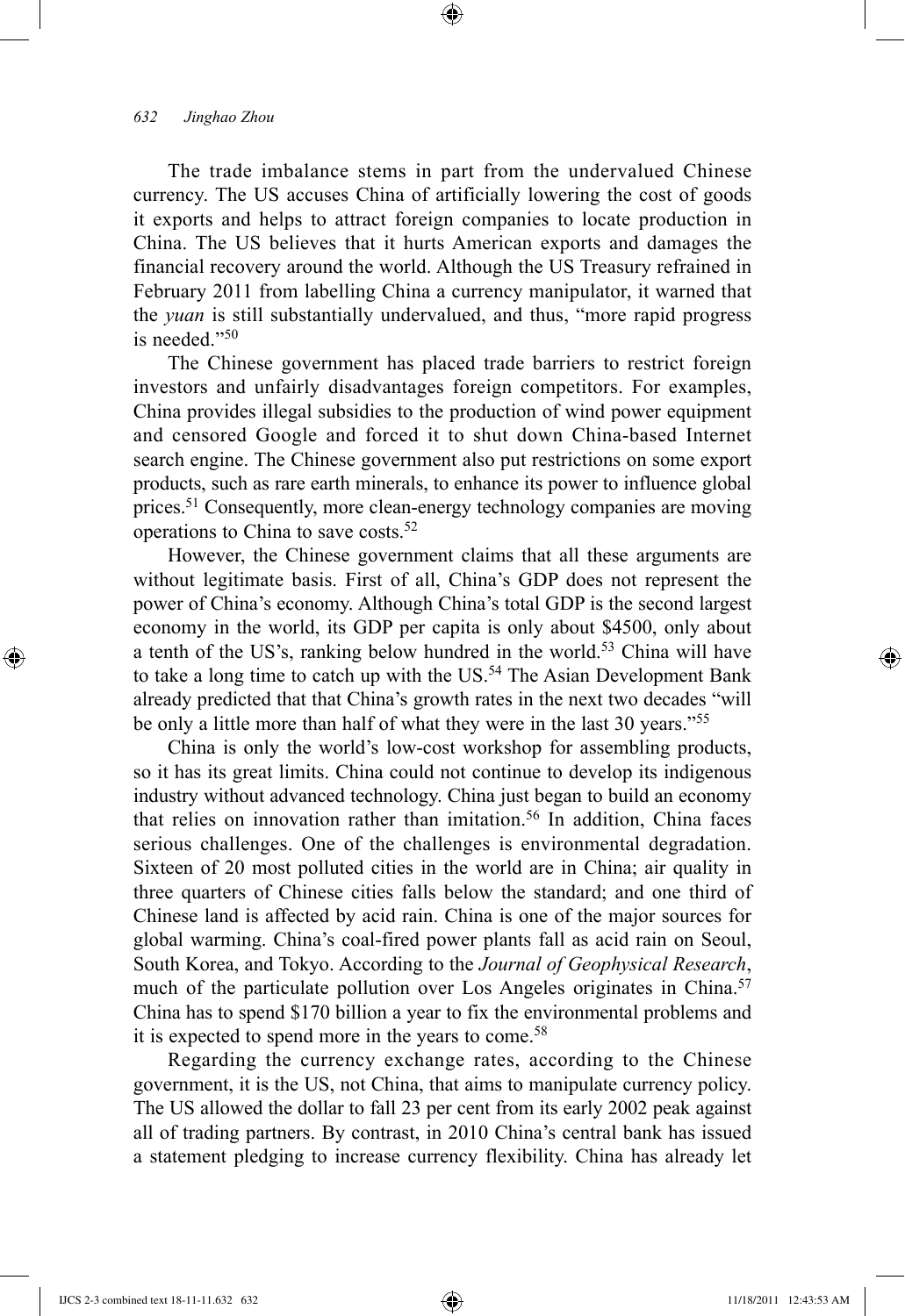its currency rise against the US dollar from 8.27 *yuan* for every dollar to 6.6 *yuan* by February 2011.59

⊕

#### *3.3. Arms Race*

While China is rising, the military dimension becomes more important to US-China relations. There is a growing debate in the United States on the future of the Chinese military development, concerning with China's military capabilities and intentions.<sup>60</sup> In December 2010, U.S defense secretary Robert Gates visited China and concluded that China's military development will challenge the US military power in Asia and may challenge the capability of the US military operations worldwide.

In American view, China has the fastest growing military budget. In 2010, the defense budget was 532.115 billion *yuan* (about 78 billion USD), and is expected to hit 601 billion (9.1 billion USD) in 2011. China has maintained an annual average increase in defense expenditure of 12.9 per cent since 1989.<sup>61</sup> China's military development lacks transparency, so US officials remain largely in the dark about China's long term goals.<sup>62</sup>

China has accelerated its military modernization, including foreign purchases and indigenous production of high-technology equipment.<sup>63</sup> First, Chinese J-20 fifth-generation stealth fighter has reached an initial operational capability and may contest US air supremacy with the F-22.64 Second, China has developed an anti-ship ballistic missile – the DF-21D. American military experts point out that the DF-21D is designed to sink American super-carriers and affect US support for its Pacific allies.<sup>65</sup> Third, "China is developing "counter-space" weapons that could shoot down satellites. Gregory Schulte, deputy secretary of defense for space policy, points out that "the investment China is putting into counter-space capabilities is a matter of concern to us $"$ <sup>66</sup>

The recent South China Sea sovereignty issue has intensified China's relations not only with some Asian countries, such as Vietnam, Philippines, and Malaysia, but also with the US. In June of 2011, China urged the US to stay out of South China Sea dispute, and warned that US involvement may make the situation worse.<sup>67</sup> China has claimed the entire South China Sea as its "core interest" and declared that China will consider launching a pre-emptive nuclear strike if the country finds itself faced with a critical situation in a war with another nuclear state. An American military officer suggests that Chinese military ambition shows that "China's imperialism is on full display."68

China's military development has drawn concerns from the US and also caused alarm in many of its Asia-Pacific neighbours who fear the consequences of a strong Chinese military. In American viewpoint, since

⊕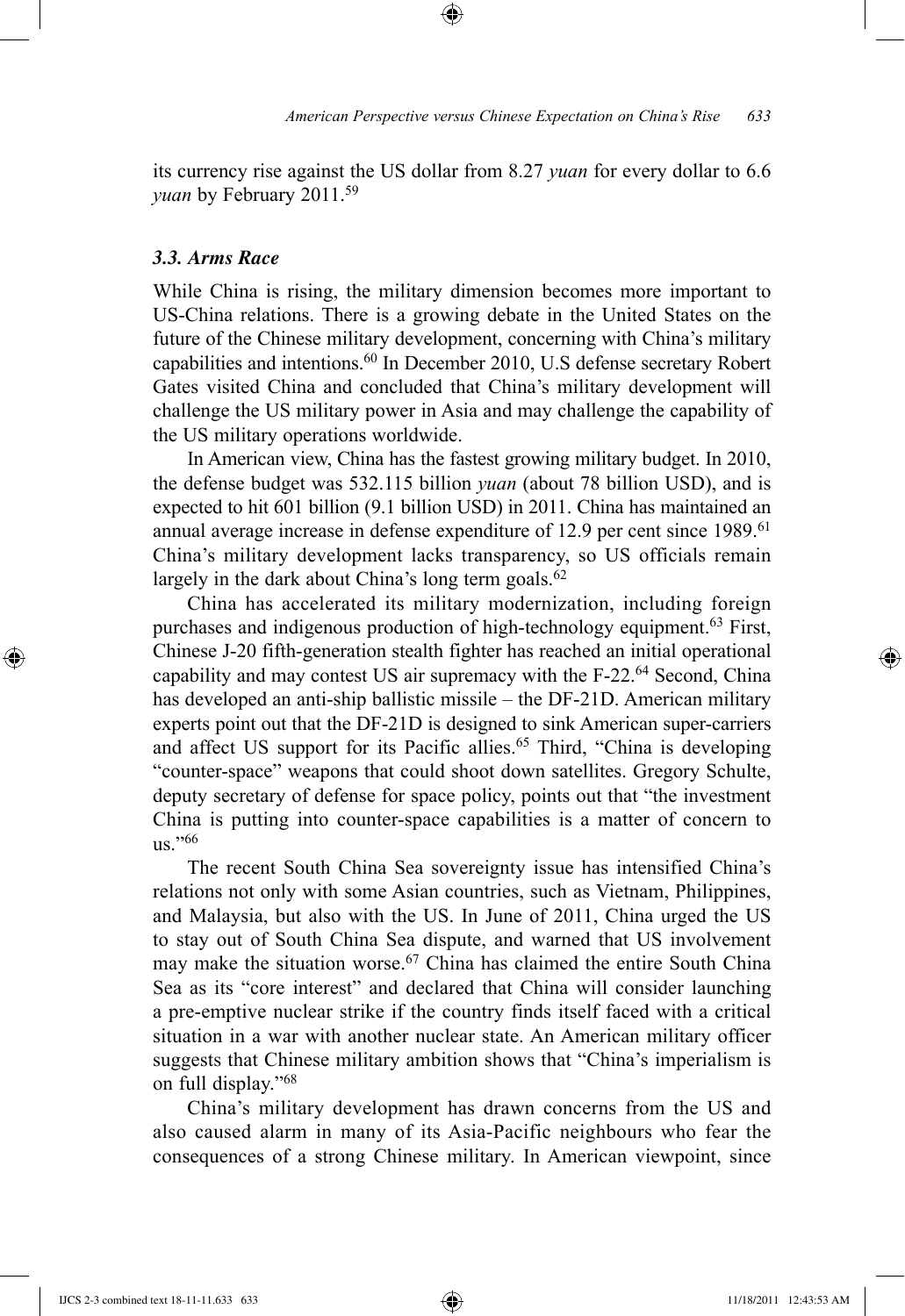there is no obvious threat to China, why has China accelerated the process of military modernization?<sup>69</sup> In Chinese viewpoint, however, a nation's power must be supported by its military power. As major powers rise economically, military modernization usually follows. Technology and science is the main driving force of developing military power in the twenty-first century. It is necessary for China to modernize its military force because Chinese military lags far behind the US and the European countries. It is not China, but the US, that has the largest defense budget in the world, accounting for 47 per cent of the world's total military spending. There are about 154 countries with US troops and 63 countries with US military bases and troops.<sup>70</sup> The Chinese defense minister Liang Guanglie told Robert Gates that China is not an advanced military country and China poses no threat to the rest of the world.

⊕

Regardless of whether China's military development is a threat to the US, the reality is that neither the US nor China is able to dominate each other. A military clash between them would exhaust both countries.71 Chinese vice-foreign minister Cui Tiankai 崔天凯 has made similar comments that "I don't think anyone in the Asia-Pacific region has the ability of encircling China, and I do not think that many countries in the Asian-Pacific would become part of that circle. China and the US don't have any other choices but to work together."

# **4. Building Mutual Trust and Understanding**

Although the US and China hold different perspectives on China's rise, the two nations are interdependent during the age of globalization. To be sure, none of both sides wants to be dependent on the other, but neither side can afford a split.72 In the past three decades, the US and China have achieved progress in cooperation in economic, trade, and other fields, including military cooperation in three areas: exchange of antiterrorism information, prevention of nuclear proliferation, and the hosting of six-party talks on the North Korea nuclear program. At present, the Afghanistan war is not yet over, al-Qaida terrorism remains active, and the issue of nuclear proliferation is still in the air. The two nations will continue to work together in all these areas. All these suggest that the two economic giants are more likely to find a common ground to co-exist.

However, if the two governments do not compromise different perspectives, a cold war between the two nations is possible, but the cold war will inevitably damage the interests of both countries. When Henry Kissinger was interviewed by Fareed Zakaria from CNN in June 2011, he made it clear that another Cold War is not the answer.73 During the summit of China and the US in December 2010, President Barack Obama and Hu Jintao tried to downplay

⊕

↔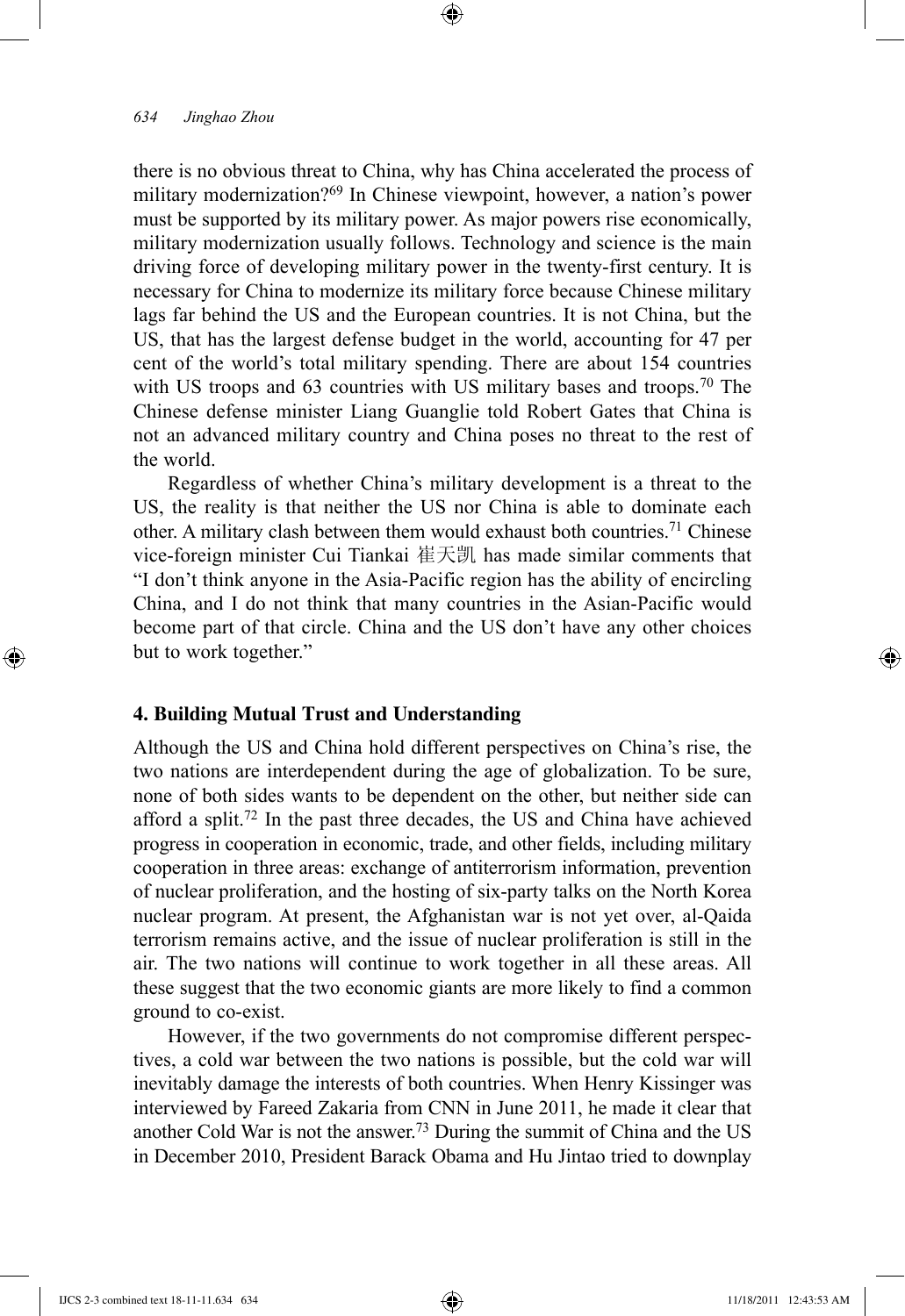differences and vowed stronger cooperation between the two countries, but it is impossible to quickly overcome the sense of mistrust and solve structural problems through a state dinner.

⊕

Henry Kissinger in his book *On China* suggests that "The best outcome in the American debate would be to combine the two approaches: for the idealists to recognize that principles need to be implemented over time and hence must be occasionally adjusted to circumstance; and for the 'realists' to accept that values have their own reality and must be built into operational policies." This recommendation can be also applied to China's side.

First of all, the US and China should find a realistic way to prevent the bilateral relations from getting worse. Both sides should accept the differences between the two countries. The Chinese government does not want to see the West apply universal values to China, nor Western support of Tibetan and Taiwanese independent movement, nor the sale of weapons to Taiwan. By contrast, the US demands some change in China, including reforming Chinese political system, increasing Chinese individual and religious freedoms, improving market economy to ensure equal competition, expanding citizen participation, and making transparent military development. Obviously, there is an "increasing unwillingness of Washington and Beijing to understand each other's viewpoints."<sup>74</sup> This suggests that both sides need to patiently and gradually narrow the gap between the two perspectives. In political area, China's political reform is necessary but it could not in overnight completely change the system. Although it is proper to criticize China for its human rights violations, the US should not ignore the substantial progress China has made since 1978.75 In economic area, protectionism would harm both nations but active engagement is the best way to minimize the conflicts. In military area, although the US has reasons to take China's recent military development cautiously, Chinese military force remains a decade behind the United States.76 China is not an existential challenge to the United States.77 If the US keeps its confidence, it is able to manage all challenges from China's rise.

Mutual understanding is critical to narrowing the gap between the two perspectives. At the present time, the "mistrust of Beijing throughout Asia and in Washington is palpable."78 It is widely believed that most Americans not only distrust but also despise China.79 During the US's mid-term election in 2010, many candidates played the China card, running advertisements on US televisions against China. Similarly, Beijing does not share many of the same interests as the United States and its allies.<sup>80</sup> A significant number of Chinese people believe that the US has been trying to block China's rise.

Mutual understanding is at least partially based on a common value system. The US remains the leader of the existing global order; and the value of democracy continues to be the mainstream of the existing global order. The core value of modern democracy, such as individual rights, justice, equality

IJCS 2-3 combined text 18-11-11.635 635 11/18/2011 12:43:53 AM

⊕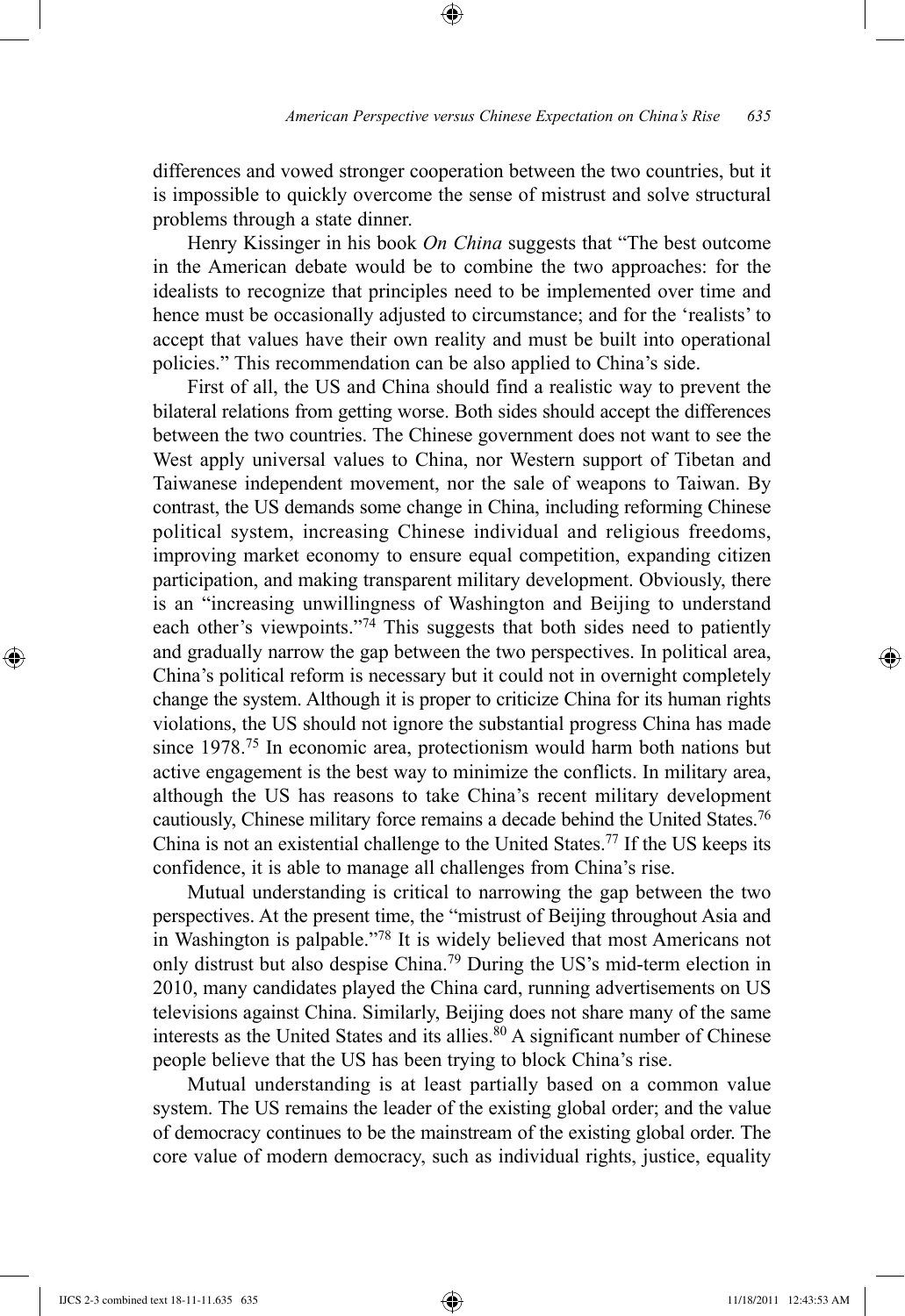and common good, is the cornerstone of Western societies that guides their governments in making foreign policy.

⊕

On the one hand, from an idealistic perspective, Chinese political liberalization is essential to building mutual trust. China is well positioned to keep growing for years to come. Question is where China is going. Is China departing away from the West? Or, is China heading towards the West? Although nobody knows where China is headed, $81$  it is evident that China's growing economic power does not automatically translate into political power and international authority. It is hard to believe that China could become an internationally recognized world leader without accepting universal values. In order to make peace with the existing global order, China really needs to make well-balanced development between economic growth and political liberalization through domestic political reform. If China becomes democratic, the relationship between the two countries will stabilize and, ultimately, "it will enter into the democratic zone of peace."<sup>82</sup>

On the other hand, the Chinese cultural and history tradition will affect the process of China's democratization. This is one of the most important reasons for the former US Secretary of State Henry Kissinger in *On China* to make a bold argument that it is important to begin with an appreciation of China's long history in order to any attempt understand China's future world role.<sup>83</sup> China was humiliated by the West for a century, so nationalism in China is very strong. Chinese State Councilor Dai Bingguo 戴秉国 at a Joint Press Conference of the Second Round of the China-US Strategic and Economic Dialogues in 2010 explained that "China's number one core interest is to maintain its fundamental system and state security; next is state sovereignty and territorial integrity; and third is the continued stable development of the economy and society."84 Theoretically, it is the most important for the CPC to maintain its communist political system; practically, territorial integrity is the essential issues among China's core interests, especially territorial integrity of Taiwan with China.

Taiwan is the most important issue for the US-China relations since the outbreak of the Korean War. The unification of the mainland with Taiwan is the common will of the Chinese government and the majority of the Chinese people. Mainland China will never relinquish this mission under any circumstance. If the Chinese government made a wrong policy on Taiwan, it could trigger anti-government movement at home. If the US made a wrong policy on Taiwan issue, it could hurt the feelings of the majority of the Chinese people and trigger anti-American nationalism. Charles Glaser, director of the Institute for Security and Conflict Studies at George Washington University, recently suggests that the US should modify its foreign policy and make concessions to Beijing, including the possibility of backing away from its commitment to Taiwan in order to avoid a war between

⊕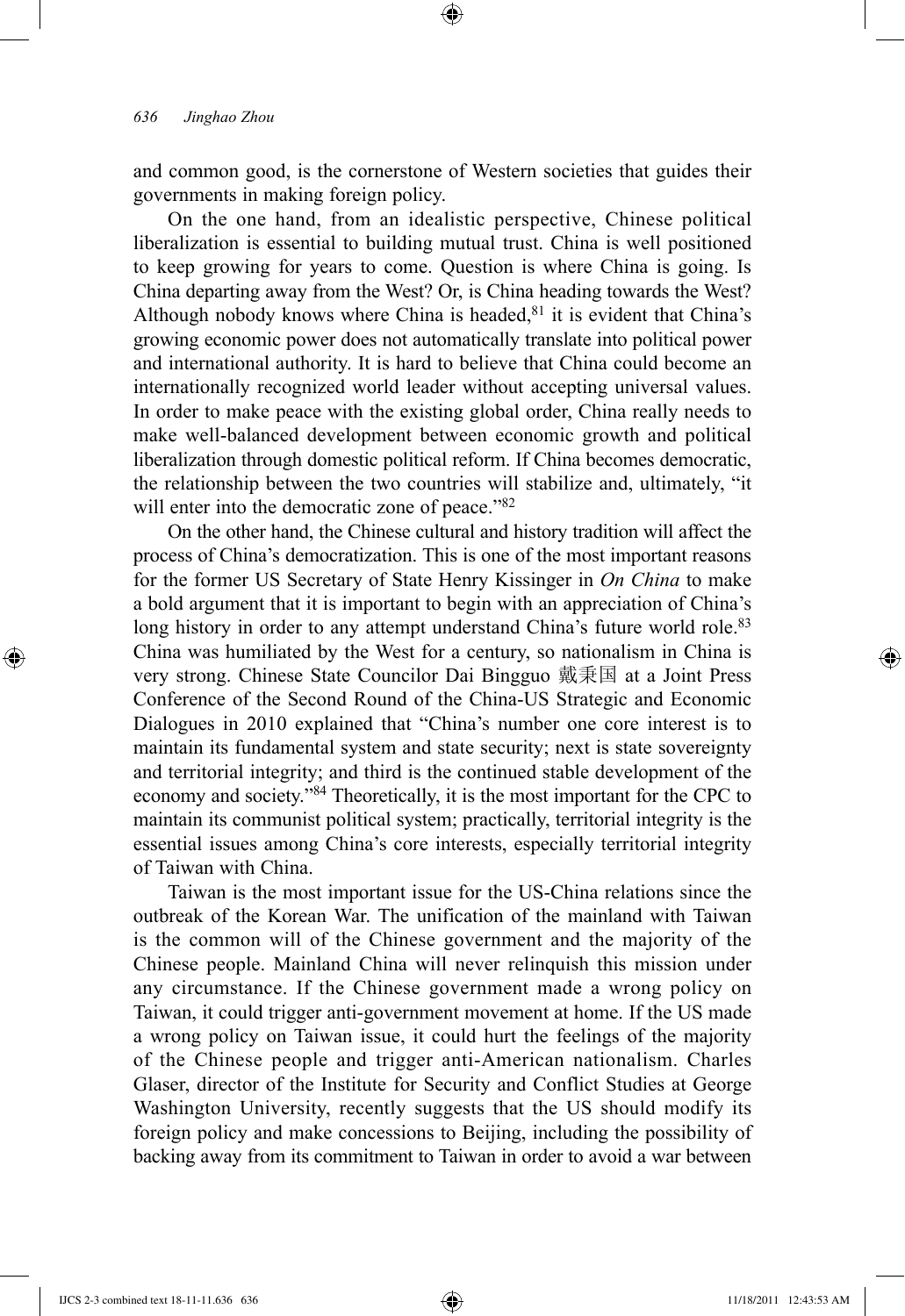the US and China.85 It is also worth noting that it is not wise for the CPC to unify Taiwan before changing the nature of its political system unless Taiwan claims independence, because the political gap between mainland China and Taiwan is huge. The CPC might be capable of taking over Taiwan by military force but it would be difficult to win the support from the majority of Taiwanese people.

⊕

For the long term, cultural exchange is the key to help in building mutual trust and understanding between the two countries. Nevertheless, China's three decades economic development is a "single-minded pursuit of economic growth."86 While China's trade surplus has exceeded \$21 billion in 2010, its cultural product trade deficit is growing. The ratio of imports of cultural products to exports was 10:1 years ago and is believed to be much higher today.87 This reflects that the influence of Chinese culture in the West is limited. To lower the distrust between China and the US, China should renovate its culture by introducing universal values and world advanced cultures into China, but it is uncertain if the CCP is willing to open up its political domains to facilitate the emergence of a modernized culture.<sup>88</sup> The CPC has recently attempted to revive Confucianism, but the result of this effort is uncertain. As a matter of fact, this attempt does not only indicate that the CPC has exhausted its cultural resources, but also imply that the reinvention of Chinese cultural tradition has become desperately urgent.

International relations are directly interacted by governments; the top leaders of both countries are significantly important to making US-China foreign policy. American president's decision is determined not only by its domestic economic situation, but also by influences from congress and public opinion. In this sense, the American president plays a less role in making foreign policy. After the charismatic leader Chairman Mao died in 1976, the power of the CPC has been decentralized. Although China's policymaking process has already become pluralized, the top leader of the CPC still plays a critical role in making foreign policy due to the nature of communist political system. The political orientation of other top Chinese leaders and the leaders of the Foreign Ministry also contribute to foreign policy making. Therefore, in order to avoid unnecessary mistakes in foreign policy making process, both countries' leaders need to be open-minded and carefully listen to the voices coming from think tanks and common citizens.

## **5. Conclusion**

China's economic and military power is growing, but China's international influence is still constrained by the stagnation of political system, cultural deficit, and the low level of comprehensive economic and military power. The United States remains the dominant power in the world. The exaggeration

⊕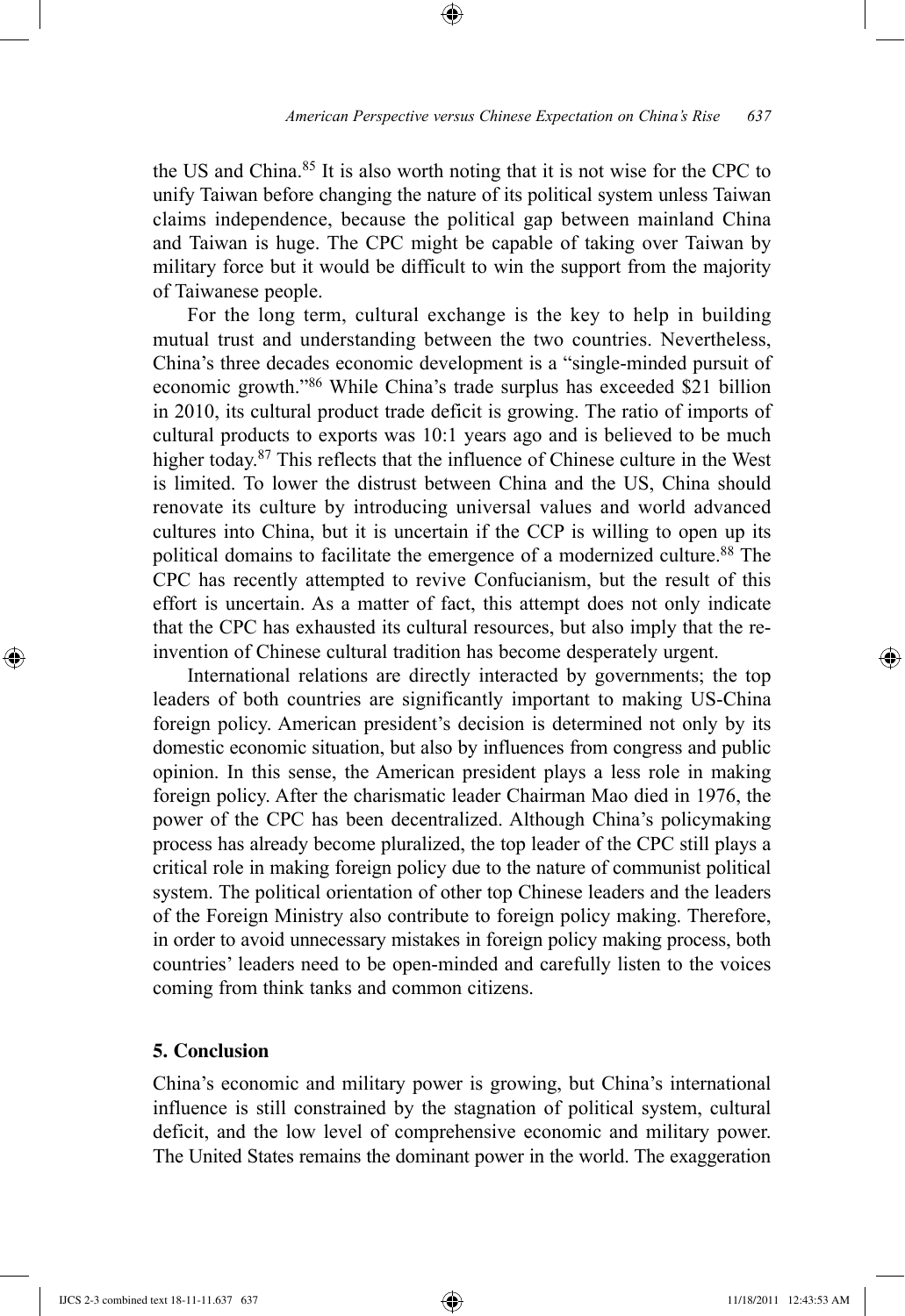#### *638 Jinghao Zhou*

of China's power is in part derived from psychological impact and media exaggeration. The United States must keep confidence and accept challenges from the rising power. Different perspectives could generate healthy competition in which people can learn how to live with others during the age of globalization. The disagreements between the two giants will continue. The CPC will maintain its basic attributes of communist political system. Market economic competition continues to be driven by making profits. Both sides will keep defending its national interests through developing their military muscles. Nobody can stop all these disagreements but there is nothing to fear different perspectives, if both sides could carefully treat each other. Overestimating China's economic and military power would create anxiety; overacting to China's rise would worsen the bilateral relations. The most important thing for both sides to do is to clearly understand political isolation, economic protectionism and military confrontation are not the solution. Realistically, building mutual trust and understanding through cultural exchange program and positive engagement is the best way to reduce the risk of great power war.

⊕

#### **Notes**

⊕

- Dr Jinghao Zhou 周景颢 completed his Bachelor of Philosophy at Nanjing University and Master of Philosophy at Wuhan University and then continued his education earning his Master of Divinity in Science at Union Theological Seminary in Virginia and PhD at Baylor University. Dr Zhou is currently Associate Professor of Contemporary China at Hobart and William Smith Colleges in New York. His main research interests are Chinese politics, Chinese Christianity, China-US relations, and women's studies. He is author of three books: *China's Peaceful Rise in a Global Context: A Domestic Aspect of China's Road Map to Democratization* (Lexington Books, 2010), *Remaking China's Public Philosophy and Chinese Women's Liberation: The Volatile Mixing of Confucianism, Marxism, and Feminism* (Edwin Mellen Press, 2006), *Remaking China's Public Philosophy for the Twenty-first Century* (Praeger Publishers, 2003). His more than two dozen articles appear in various English journals and newspapers, such as *The Journal of Comparative Asian Development*, *American Journal of Chinese Studies*, *Journal of China: An International Journal*, *Asian Mission*, *Asian Perspective*, *Journal of International Women's Studies*, *Journal of Religion and Society*, *In the National Interests*, *Journal of Church and State and Asia Times*. <*Email: zhou@hws.edu*>
- 1. David Shambaugh, "Introduction: The Emergence of 'Greater China'", *The China Quarterly*, 136 (December 1993), p. 653.
- 2. "How to Gracefully Step Aside", *Economist*, 10 January 2011. According to the *Economist*, if you double the expected American growth from 2.5 per cent per year to 5 per cent per year, you push the key date back from 2019 to 2022. If you slow China's growth to 5 per cent annually, you delay the year to 2028.

IJCS 2-3 combined text 18-11-11.638 638 11/18/2011 12:43:53 AM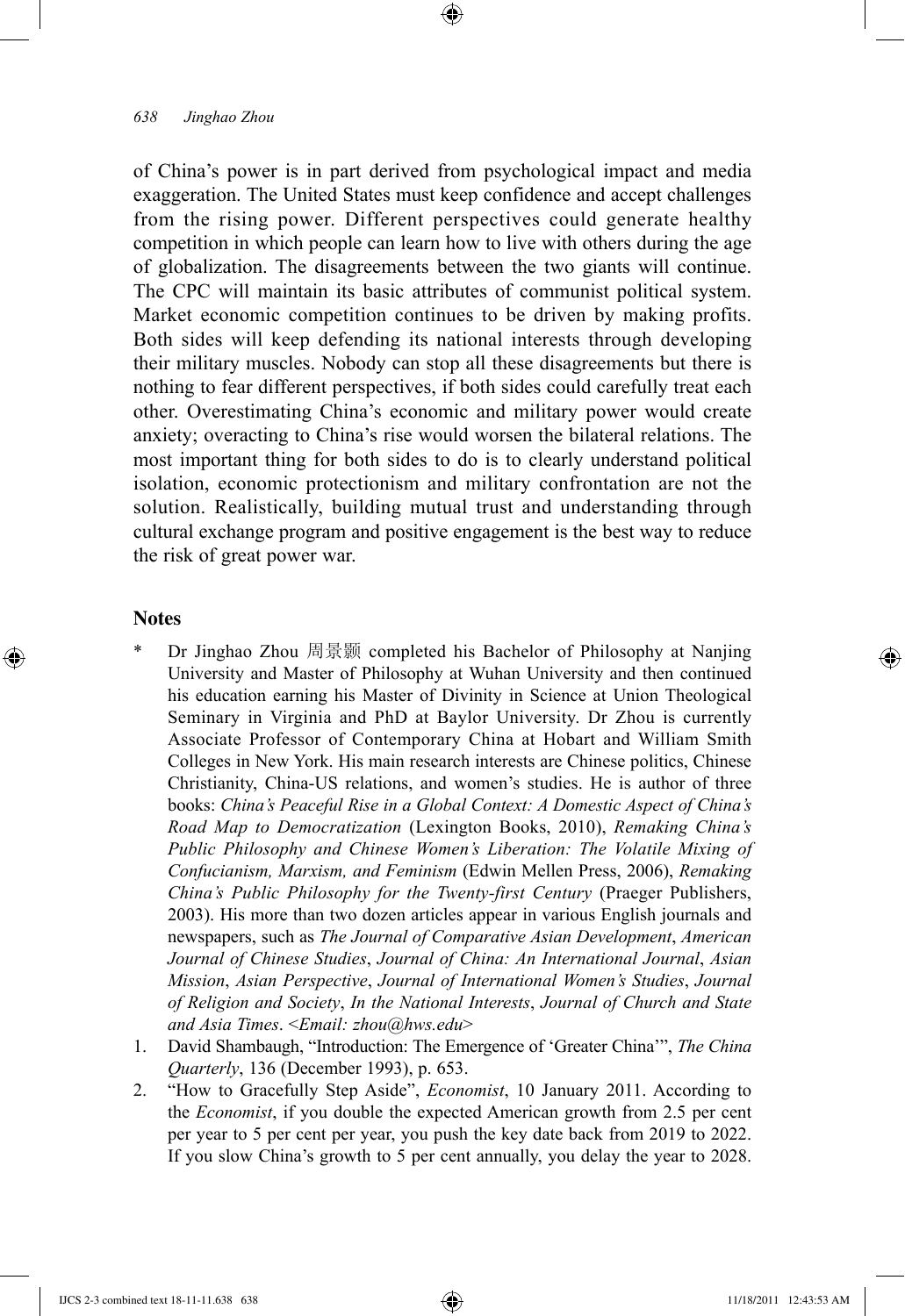Available at <*http://www.economist.com/blogs/freeexchange/2011/01/china/print*> (10 February 2011).

3. CNN Wire Staff, "Kissinger: China poses 'big challenge' for U.S.", *CNN.Com*, 12 June 2011. Available at <*http://edition.cnn.com/2011/POLITICS/06/12/kissinger. china/*>.

⊕

- 4. David M. Lampton, *Same Bed, Different Dreams: Managing U.S.-China Relations* (Berkeley: University of California Press, 2002), p. 59.
- 5. Aaron Friedberg, "The Future of U.S.-China Relations Is Conflict Inevitable?", *International Security*, Vol. 30, No. 2 (Fall, 2005), p. 9.
- 6. Aaron Friedberg, "The New Era of U.S.-China Rivalry", *Wall Street Journal*, 17 January 2011.
- 7. "Quotes of the Day", *Time*, 8 March 2011.
- 8. Stephen Glain, "Washington Is Preparing a Long War with China", *U.S. News*, 31 March 2011.
- 9. Bret Stephens, "China and the Next American Century: Beijing's Politburo Has Nothing on Mark Zuckerberg", *Wall Street Journal*, 21 December 2010.
- 10. Thomas J Christensen, "The World Needs an Assertive China", *Foreign Affairs*, 21 February 2011.
- 11. Gideon Rachman, "Think Again, American Decline: This Time is for Real", *Foreign Policy*, 18, January 2011.
- 12. "International Focus on the United States Break the 'Debt Ceiling' Difficult", *Finance Online*. <*http://www.finance-ol.com/2011/06/international-focus-on-theunited-states-break-the-debt-ceiling-difficult/*> (25 June 2011).
- 13. Greg Bocquet, "Who Owns the U.S.?" <*http://finance.yahoo.com/bankingbudgeting/article/112189/who-owns-the-us?mod=bb-debtmanagement*> (28 February 2011).
- 14. Elaine Shannon, "China Rising: Small World, Big Stakes", *Time*, 20 June 2005.
- 15. Daniel Dombey, "US Struggling to Hold Role as Global Leader", *Politics and Foreign Policy*, 6 March 2011.
- 16. Benjamin I. Page and Tao Xie, *Living with the Dragon: How the American Public Views the Rise of China* (New York: Columbia University Press, 2010).
- 17. James Mann, *The China Fantasy: How Our Leaders Explain Away Chinese Repression* (New York: Viking Penguin, 2007), p. xii.
- 18. Thomas L Friedman, *The World is Flat: A Brief History of the Twenty-first Century* (New York: Picador/Farrar, Straus and Girousx, 2007), p. 82.
- 19. Aaron Friedberg, "The Future of U.S.-China Relations Is Conflict Inevitable?", *International Security*, Vol. 30, Number 2 (Fall, 2005), p. 10.
- 20. Fareed Zakaria, "The Rise of a Fierce Yet Fragile Superpower", *Newsweek*, 7 January 2008.
- 21. Aaron Friedberg, "The New Era of U.S.-China Rivalry", *Wall Street Journal*, 17 January 2011.
- 22. Elizabeth Economy, "The End of the 'Peaceful Rise'", *Foreign Policy*, December 2010.
- 23. John Lee, "China's National Insecurity", *Wall Street Journal Asia*, 21 December 2010.

IJCS 2-3 combined text 18-11-11.639 639 11/18/2011 12:43:53 AM

⊕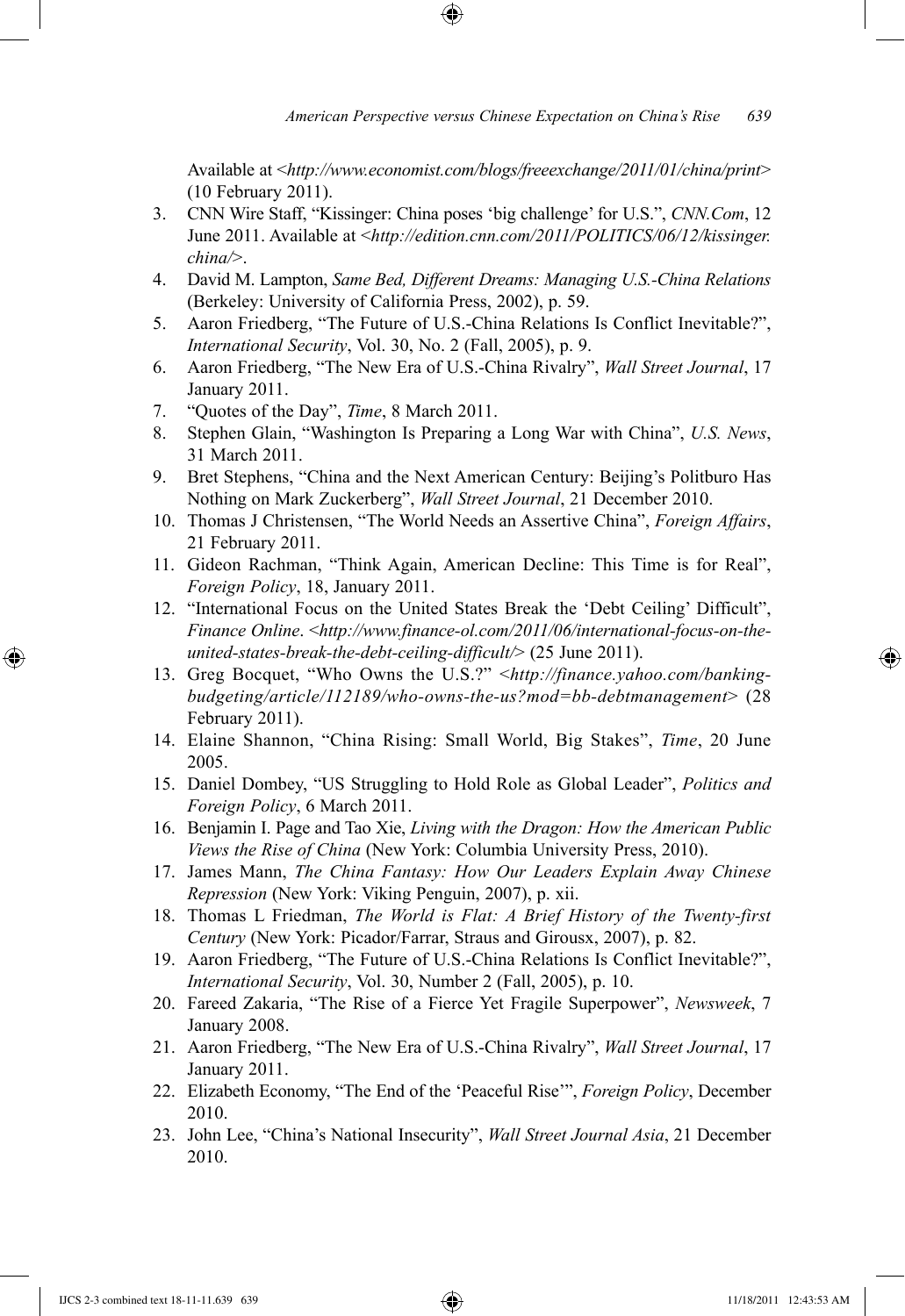24. Aaron Friedberg, "The New Era of U.S.-China Rivalry", *Wall Street Journal*, 17 January 2011.

⊕

- 25. John Lee, "The End of the Charm Offensive", *Foreign Policy*, 26 October 2010.
- 26. Fareed Zakaria, "The Dangerous Chip on China's Shoulder", *Time*, 12 January 2011.
- 27. Wu Zhong, "A Daring Departure from Deng", *Asia Times*, 6 August 2010.
- 28. John Lee, "The End of the Charm Offensive", *Foreign Policy*, 26 October 2010.
- 29. Robert D. Kaplan, "How We Would Fight China", *Atlantic Monthly*, 28 April 2005.
- 30. David Gordon, "Chinese Juggernaut? China's Rapid Growth Is a Legitimate Worry for Leaders in Washington and Beijing", *Foreign Policy*, March/April 2011.
- 31. John Mearsheimer, "The Rise of China Will Not Be Peaceful at All" <*http:// mearsheimer.uchicago.edu/pdfs/P0014.pdf*> (7 March 2011).
- 32. Susan L. Shirk, *China: Fragile Superpower: How China's Internal Politics Could Derail Its Peaceful Rise* (Oxford: Oxford University Press, 2007), p. 9.
- 33. Henry A. Kissinger, "Avoiding a U.S.-China Cold War", *Washington Post*, 14 January 2011.
- 34. "Only 6 Percent Happy, Survey Finds", *China Daily*, 3 March 2011 <*http://www. china.org.cn/china/2011-03/03/content\_22041375.htm*> (30 March 2011).
- 35. "China Boosts Spending on Welfare and on Internal Security, Too", *The Economist*, 10 March 2011 <*http://www.economist.com/node/18335099*> (30 March 2011).
- 36. Yanqi Tong, *Transition from State Socialism: Economic and Political Change in Hungary and China* (New York: Rowman & Littlefield Publishers, 1997), p. 1.
- 37. Richard Bernstein and Ross Munro, *The Coming Conflict with China* (New York: Alfred A. Knopf, 1997), p. 15.
- 38. Gabriella Montinola, "Federalism, Chinese Style: The Political Basis for Economic Success in China", *World Politics*, 48 (1995), p. 52.
- 39. John Naisbitt and Doris Naisbitt, *China's Megatrends:The Eight Pillars of a New Society* (New York, NY: Harper Business, 2010), p. 38.
- 40. Cara Anna, "Contender for Nobel Prize in Chinese Prison", *The IRRawddy*, 7 October 2010.
- 41. John Lee, "China's National Insecurity", *Wall Street Journal Asia*, 21 December 2010.
- 42. Michael Auslin, "Realism on China Is More Realistic", *Wall Street Journal Asia*, 17 January 2011.
- 43. Warren Cohen, *America's Response to China: A History of Sino-American Relations* (New York: Columbia University Press, 2010), p. 287.
- 44. Quoted in Quansheng Zhao, "American's Response to the Rise of China and Sino-US Relations", *AsiaJournal of Political Science*, 13 (2005), p. 14.
- 45. Ian Johnson, "For China, Relief after a Successful Trip", *New York Times*, 21 January 2011.
- 46. Gordon White, "Democratization and Economic Reform in China", Australian *Journal of Chinese Affairs*, 31 (1994), p. 82.

⊕

↔

*<sup>640</sup> Jinghao Zhou*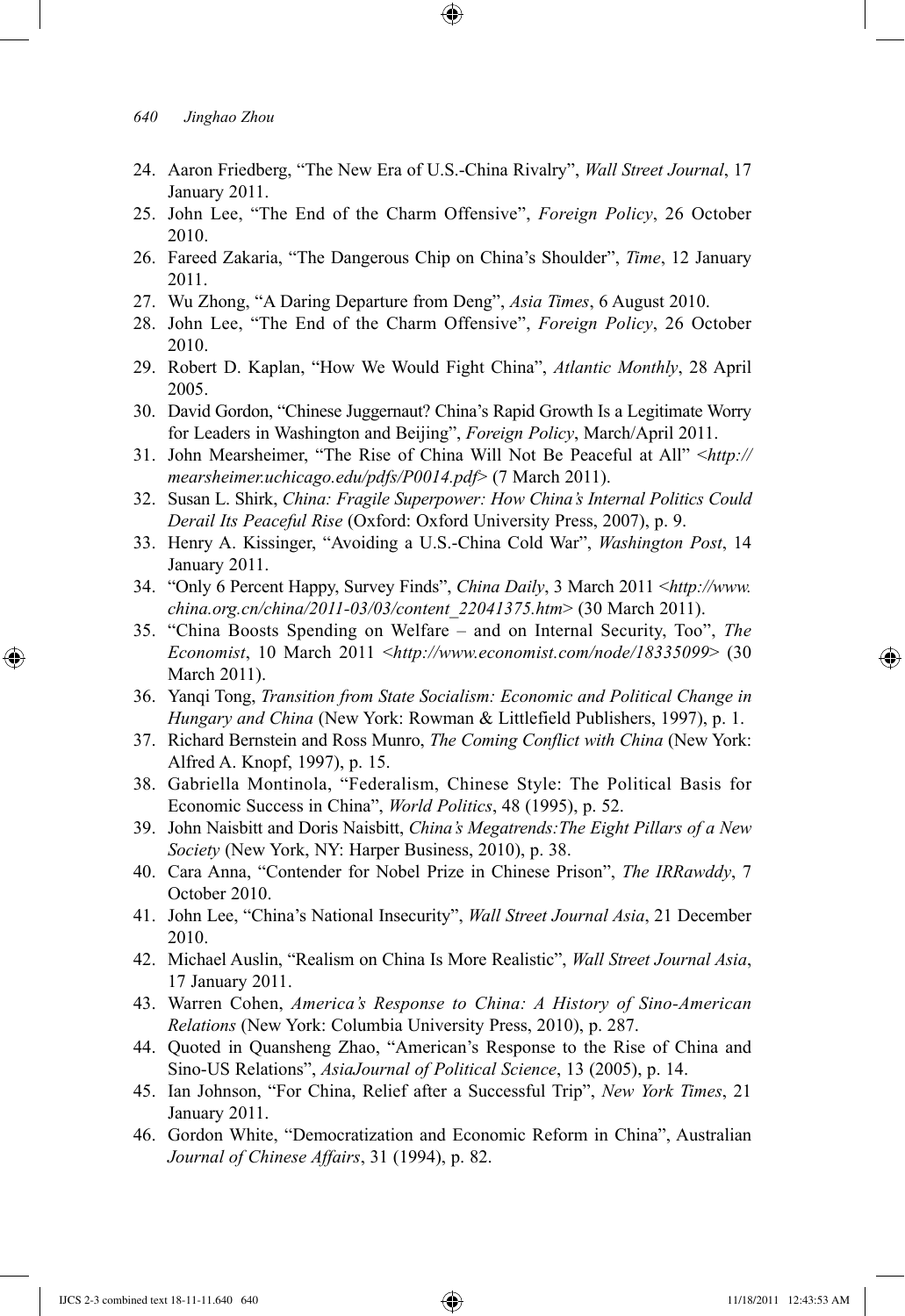47. Kevin Hall, "Think China Has Big Stake in U.S. Business? Not Yet", *Miami Herald*, 18 January 2011.

⊕

- 48. David E. Sanger and Michael Wines, "China Leader's Limits Come into Focus as U.S. Visit Nears", *New York Times*, 16 January 2011.
- 49. Mary Meghan Ryan, *Handbook of U.S., Labor Statistics: Employment, Earnings, Prices, Productivity, and Other Labor Data* (Lanham, MD: Bernan Press, 2009), p. 205.
- 50. Ian Talley and Tom Barkley, "Treasury Slightly Steps Up Criticism on Yuan's Level", *Wall Street Journal*, 5 February 2011.
- 51. James T. Areddy, "Moves to Strengthen Grip Over Supply of Rare-Earth Metals", *Wall Street Journal*, 7 February 2011.
- 52. William Ide, "China's Rare Earths Export Quota Cuts Triggers Concerns", *VOA News*, 1 January 2011.
- 53. David M. Lampton, *Same Bed, Different Dreams: Managing U.S.-China Relations* (Berkeley: University of California Press, 2002), p. 59.
- 54. Julian Borger, Ewen MacAskill and Phillip Inman, "China on Equal Footing with US as Hu Jintao Visits Washington", *guardian.co.uk*, 18 January 2011.
- 55. Quoted in David Gordon, "Chinese Juggernaut? China's Rapid Growth Is a Legitimate Worry for Leaders in Washington – and Beijing", *Foreign Policy*, March/April 2011.
- 56. Steve Lohr, "When Innovation, Too, Is Made in China", *New York Times*, 1 January 2011.
- 57. Quoted in Joseph Kahn and Jim Yardley, "As China Roars, Pollution Reaches Deadly Extremes", *New York Times*, 27 August 2007.
- 58. Thomas L. Friedman, *The World Is Flat: A Brief History of the Twenty-First Century* (New York: Farrar, Straus and Giroux, 2007), p. 235.
- 59. "China Yuan Hits Another Record High on Exporters' Year-End Demand", *Wall Street Journal*, 31 December 2010.
- 60. James R. Lilley and David Shambaugh (eds), *China's Military Faces the Future* (New York: M.E. Sharpe, 1999), p. 3.
- 61. Bates Gill, "Chinese Defense Procurement Spending: Determining Intentions and Capabilities", in James R. Lilley and David Shambaugh (eds), *China's Military Faces the Future* (New York: M.E. Sharpe, 1999), p. 3.
- 62. "A Global Imperative: A Progressive Approach to U.S.-China Relations in the 21st Century", 2008 <*http://www.americanprogress.org/issues/2008/08/china\_ report.html*> (10 January 2010).
- 63. "Report to Congress of the U.S.-China Economic and Security Review Commission: One Hundred Eleventh Congress Second Session, November 2010" <*http://www.uscc.gov/annual\_report/2010/annual\_report\_full\_10.pdf*> (5 February 2011).
- 64. Adm. James Lyons, "China's Imperialism on Full Display", *Washington Times*, 11 January 2011.
- 65. Bill Gertz, "China Has Carrier-Killer Missile, U.S. Admiral Says", *Washington Times*, 27 December 2010.
- 66. Karin Zeitvogel and Agence France-Presse, "Chinese 'Counterspace' Weaponry Worries U.S.", *National Post*, 5 February 2011.

IJCS 2-3 combined text 18-11-11.641 641 11/18/2011 12:43:53 AM

⊕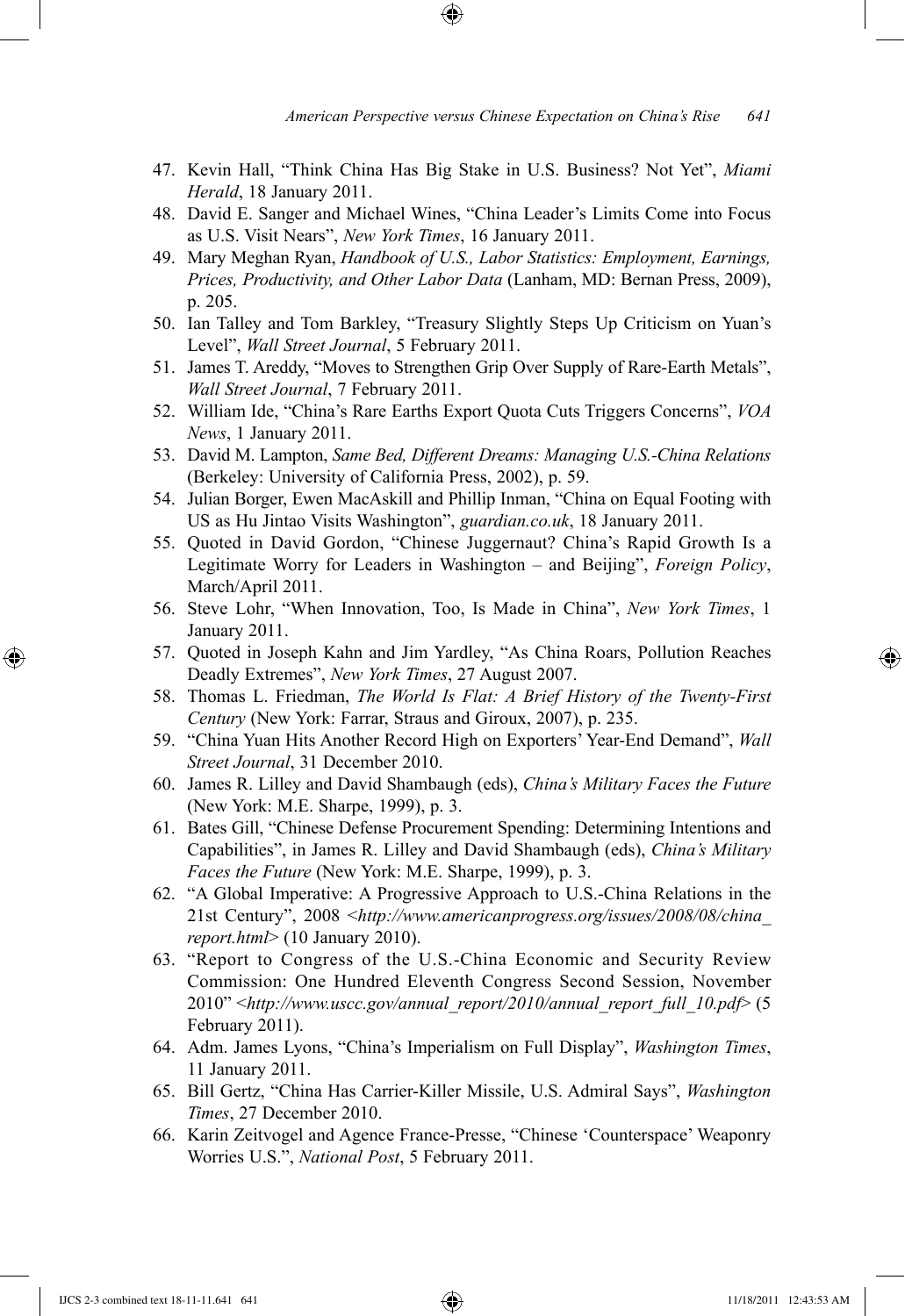## *642 Jinghao Zhou*

- 67. "China Warns U.S. to Stay out of Sea Dispute", *Reuters*, 23 June 2011.
- 68. Adm. James Lyons, "China's Imperialism on Full Display", *Washington Times*, 11 January 2011.

⊕

- 69. Michael Auslin, "Realism on China Is More Realistic", *Wall Street Journal Asia*, 17 January 2011.
- 70. "U.S. Military Troops and Bases around the World", Department of Defense, "Base Structure Report, FY 2002" and "Active Duty Military Personnel Strengths by Regional Area and by Country, December 31, 2001", Zoltan Crossman, "New U.S. Military Bases", 2 February 2002, *Monthly Review*, 2002. It is available on webpage at <*http://www.google.com/search?q=u.s.+mil itary+troops+and+bases+around+the+world&hl=en&biw=1178&bih=461&p rmd=ivns&tbm=isch&tbo=u&source=univ&sa=X&ei=2M8DTubEHYzPgAeF\_ uiKDg&ved=0CBsQsAQ*>.
- 71. Henry A. Kissinger, "Avoiding a U.S.-China Cold War", *Washington Post*, 14 January 2011.
- 72. Zachary Karabell, "U.S.-China Friction: Why Neither Side Can Afford a Split", *Time*, 8 February 2010.
- 73. CNN Wire Staff, "Kissinger: China Poses 'Big Challenge' for U.S.", *CNN.com*, 12 June 2011. <*http://edition.cnn.com/2011/POLITICS/06/12/kissinger.china/*>
- 74. Rana Mitter, "Henry Kissinger Offers an Erudite and Elegant Insight into the New World Superpower", *Guardian*, 5 May 2011.
- 75. James A. Dorn, "How to Improve U.S.-China Relations in the Wake of CNOOC", *The Korean Journal of Defense Analysis*, Vol. 17, No. 3 (Winter 2005), p. 63.
- 76. Stefan Halper, "The China Threat, Can the United States Really Make a Peaceful Hand-off of Power to Authoritarian China?" (letter), *Foreign Policy*, March/April 2011.
- 77. Joseph S. Nye, Jr., reply to Stefan Halper's letter "The China Threat: Can the United States Really Make a Peaceful Hand-off of Power to Authoritarian China?" (letter), *Foreign Policy*, March/April 2011.
- 78. Thomas J Christensen, "The World Needs an Assertive China", *Foreign Affairs*, 21 February 2011.
- 79. Benjamin I. Page and Tao Xie, *Living with the Dragon: How the American Public Views the Rise of China* (New York: Columbia University Press, 2010), p. 74.
- 80. Michael Auslin, "Realism on China Is More Realistic", *Wall Street Journal Asia*, 17 January 2011.
- 81. Elizabeth Economy, "The End of the 'Peaceful Rise"", *Foreign Policy*, December 2010.
- 82. Aaron L Friedberg, "The Future of U.S.-China Relations: Is Conflict Inevitable?", *International Security*, 30.2 (2005), p. 16
- 83. Henry Kissinger, *On China* (The Penguin Press, 2011).
- 84. "Remarks by State Councilor Dai Bingguo at Joint Press Conference of the Second Round of The China-US Strategic and Economic Dialogues", Ministry of Foreign Affairs of the People's Republic of China <*http://www.fmprc.gov. cn/eng/wjdt/zyjh/t705280.htm*> (10 January 2011).
- 85. Charles Glaser, "Will China's Rise Lead to War? Why Realism Does Not Mean Pessimism", *Foreign Affairs*, March/April 2011.

⊕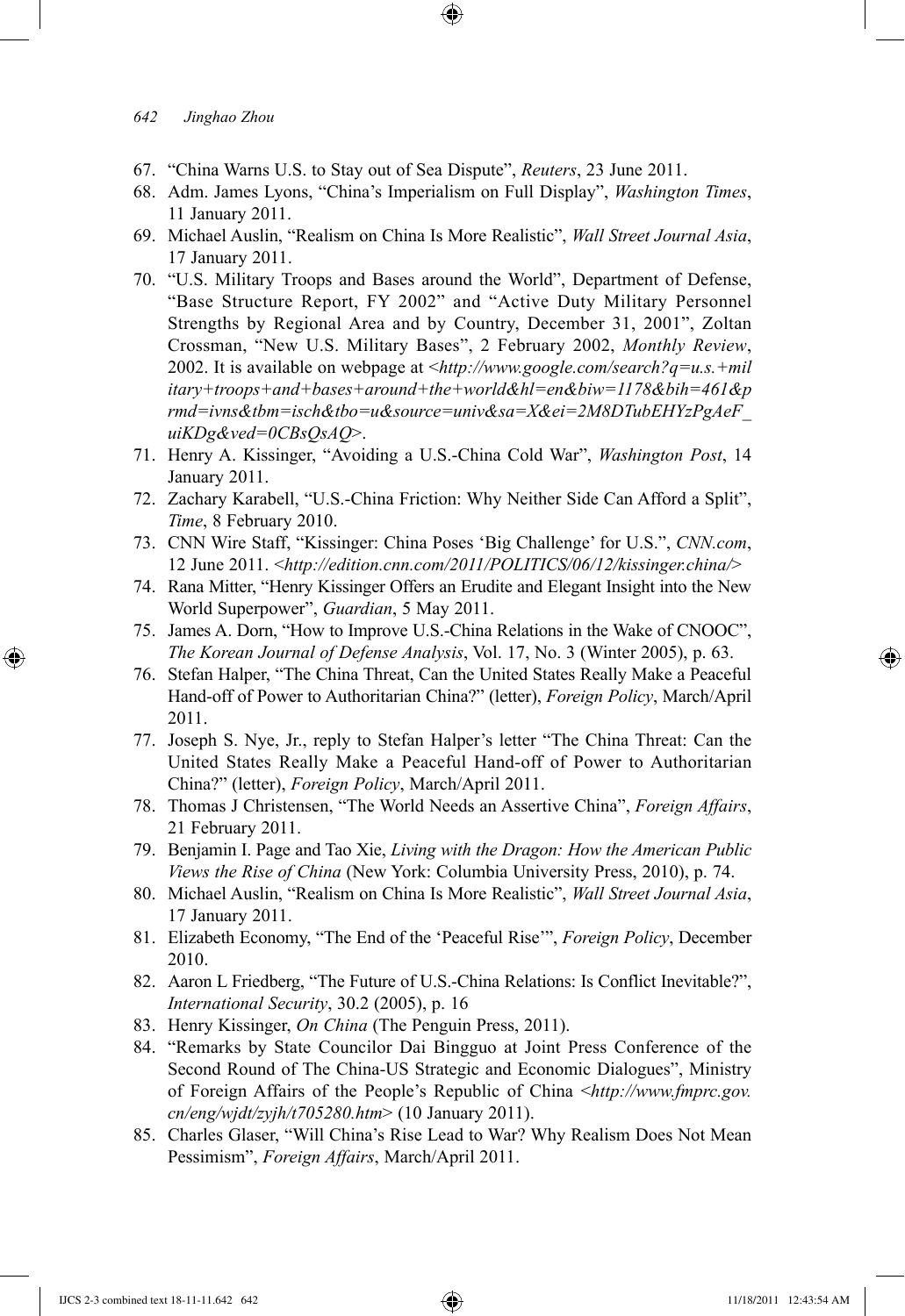- 86. Zhao Litao and Tan Soon Heng, "China's Cultural Rise: Visions and Challenges", *China: An International Journal*, Vol. 5, No. 1 (March 2007), p. 97.
- 87. "China Faces 'Huge' Cultural Trade Deficit", *China Daily*, 19 April 2006.
- 88. Zhao Litao and Tan Soon Heng, "China's Cultural Rise: Visions and Challenges", *China: An International Journal*, Vol. 5, No. 1 (March 2007), p. 103.

#### **References**

⊕

- Anna, Cara (2010), "Contender for Nobel Prize in Chinese Prison", *The IRRawddy*, 7 October.
- Areddy, James T. (2011), "Moves to Strengthen Grip Over Supply of Rare-Earth Metals", *Wall Street Journal*, 7 February.
- Auslin, Michael (2011), "Realism on China Is More Realistic", *Wall Street Journal Asia*, 17 January.
- Bernstein, Richard and Ross Munro (1997), *The Coming Conflict with China*, New York: Alfred A. Knopf.
- Bocquet, Greg (2011), "Who Owns the U.S.?" <*http://finance.yahoo.com/banking budgeting/article/112189/who-owns-the-us?mod=bb-debtmanagement*> (28 February).

Borger, Julian, Ewen MacAskill and Phillip Inman (2011), "China on Equal Footing with US as Hu Jintao Visits Washington", *guardian.co.uk*, 18 January.

"China Faces 'Huge' Cultural Trade Deficit", *China Daily*, 19 April 2006.

- Christensen, Thomas J. (2011), "The World Needs an Assertive China", *Foreign Affairs*, 21 February.
- CNN Wire Staff, "Kissinger: China Poses 'Big Challenge' for U.S.", *CNN.com*, 12 June 2011 <*http://edition.cnn.com/2011/POLITICS/06/12/kissinger.china/*>.

Cohen, Warren (2010), *America's Response to China: A History of Sino-American Relations*, New York: Columbia University Press.

Dombey, Daniel (2011), "US Struggling to Hold Role as Global Leader", *Politics and Foreign Policy*, 6 March.

Dorn, James A. (2005), "How to Improve U.S.-China Relations in the Wake of CNOOC", *The Korean Journal of Defense Analysis*, Vol. 17, No. 3, Winter.

- Economy, Elizabeth (2010), "The End of the 'Peaceful Rise'", *Foreign Policy*, December.
- Friedberg, Aaron (2005), "The Future of U.S.-China Relations: Is Conflict Inevitable?", *International Security*, Vol. 30, No. 2, Fall.
- Friedberg, Aaron (2011), "The New Era of U.S.-China Rivalry", *Wall Street Journal*, 17 January.

Friedman, Thomas L. (2007), *The World is Flat: A Brief History of the Twenty-first Century*, New York: Picador/Farrar, Straus and Girousx.

- Gertz, Bill (2010), "China Has Carrier-Killer Missile, U.S. Admiral Says", *Washington Times*, 27 December.
- Glain, Stephen (2011), "Washington Is Preparing a Long War with China", *U.S. News*, 31 March.
- Glaser, Charles (2011), "Will China's Rise Lead to War? Why Realism Does Not Mean Pessimism", *Foreign Affairs*, March/April.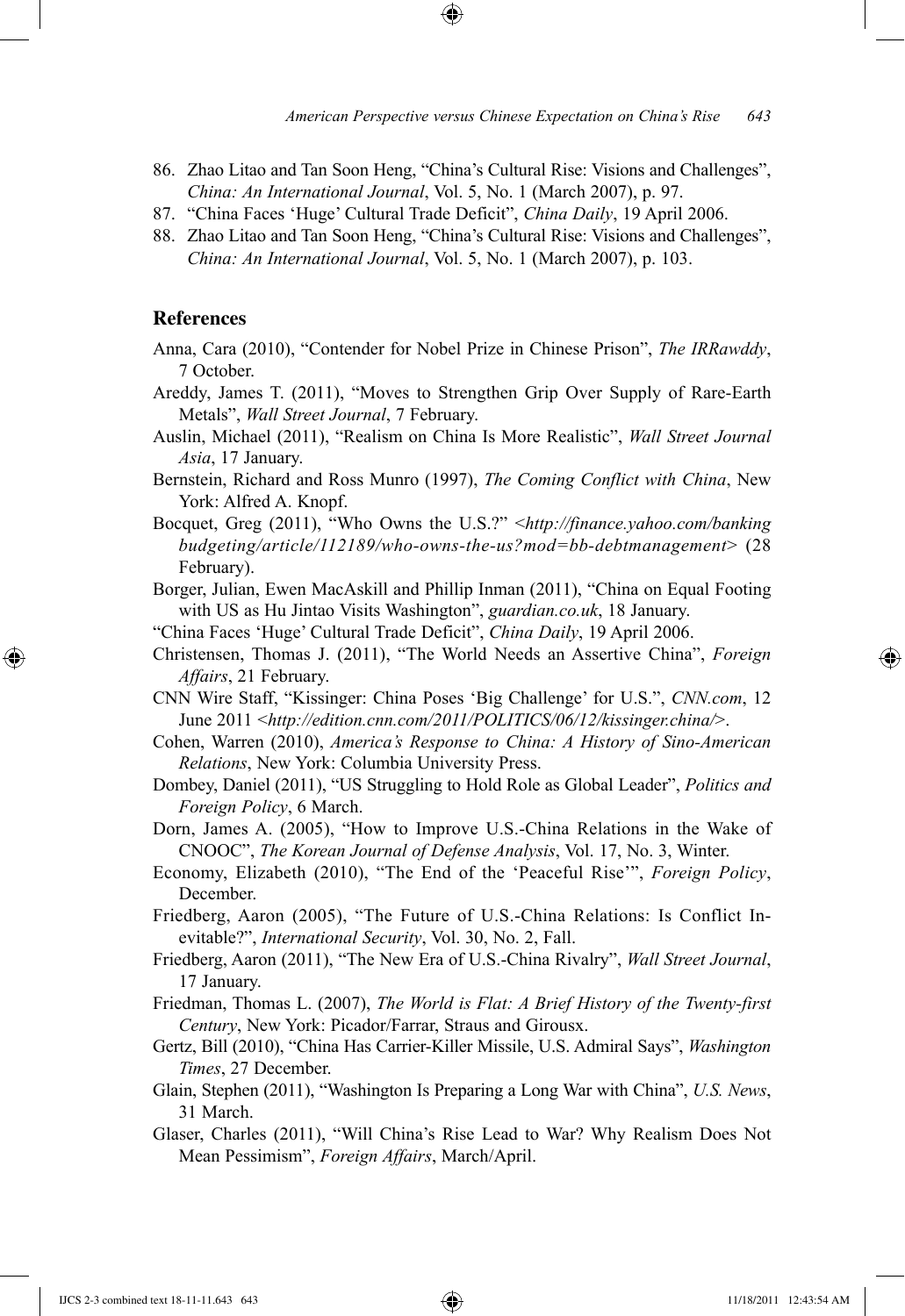*644 Jinghao Zhou* 

Gordon, David (2011), "Chinese Juggernaut? China's Rapid Growth Is a Legitimate Worry for Leaders in Washington and Beijing", *Foreign Policy*, March/April.

↔

- Hall, Kevin (2011), "Think China Has Big Stake in U.S. business? Not Yet", *Miami Herald*, 18 January.
- Halper, Stefan (2011), "The China Threat: Can the United States Really Make a Peaceful Hand-off of Power to Authoritarian China?" (letter), *Foreign Policy*, March/April.
- Ide, William (2011), "China's Rare Earths Export Quota Cuts Triggers Concerns," *VOA News*, 1 January.
- Johnson, Ian (2011), "For China, Relief after a Successful Trip", *New York Times*, 21 January.
- Kahn, Joseph and Jim Yardley (2007), "As China Roars, Pollution Reaches Deadly Extremes", *New York Times*, 27 August.
- Kaplan, Robert (2005), "How We Would Fight China", *Atlantic Monthly*, 28 April.
- Karabell, Zachary (2010), "U.S.-China Friction: Why Neither Side Can Afford a Split", *Time*, 8 February.
- Kissinger, Henry (2011a), "Avoiding a U.S.-China Cold War," *Washington Post*, 14 January.
- Kissinger, Henry (2011b), *On China*, The Penguin Press.
- Lampton, David M. (2002), *Same Bed, Different Dreams: Managing U.S.-China Relations*, Berkeley: University of California Press.
- Lee, John (2010a), "The End of the Charm Offensive", *Foreign Policy*, 26 October.
- Lee, John (2010b), "China's National Insecurity", *Wall Street Journal Asia*, 21 December.
- Lilley, James R. and David Shambaugh (eds) (1999), *China's Military Faces the Future*, New York: M.E. Sharpe.
- Lohr, Steve (2011), "When Innovation, Too, Is Made in China", *New York Times*, 1 January.
- Lyons, Adm. James (2011), "China's Imperialism on Full Display", *Washington Times*, 11 January.

Mann, James (2007), *The China Fantasy: How Our Leaders Explain Away Chinese Repression*, New York: Viking Penguin.

- Mearsheimer, John (2011), "The Rise of China Will Not Be Peaceful at All" <*http:// mearsheimer.uchicago.edu/pdfs/P0014.pdf*> (7 March).
- Mitter, Rana (2011), ""Henry Kissinger Offers an Erudite and Elegant Insight into the New World Superpower", *Guardian*, 5 May.
- Montinola, Gabriella (1995), "Federalism, Chinese Style: The Political Basis for Economic Success in China", *World Politics*, 48.
- Naisbitt, John and Doris Naisbitt (2010), *China's Megathrends: The Eight Pillars of a New Society*, New York, NY: Harper Business.
- Nye, Joseph S., Jr. (2011), reply to Stefan Halper's letter "The China Threat: Can the United States Really Make a Peaceful Hand-off of Power to Authoritarian China?" (letter), *Foreign Policy*, March/April.
- Page, Benjamin and Tao Xie (2010), *Living with the Dragon: How the American Public Views the Rise of China*, New York: Columbia University Press.
- "Quotes of the Day," *Time*, 8 March 2011.

IJCS 2-3 combined text 18-11-11.644 644 11/18/2011 12:43:54 AM

⊕

↔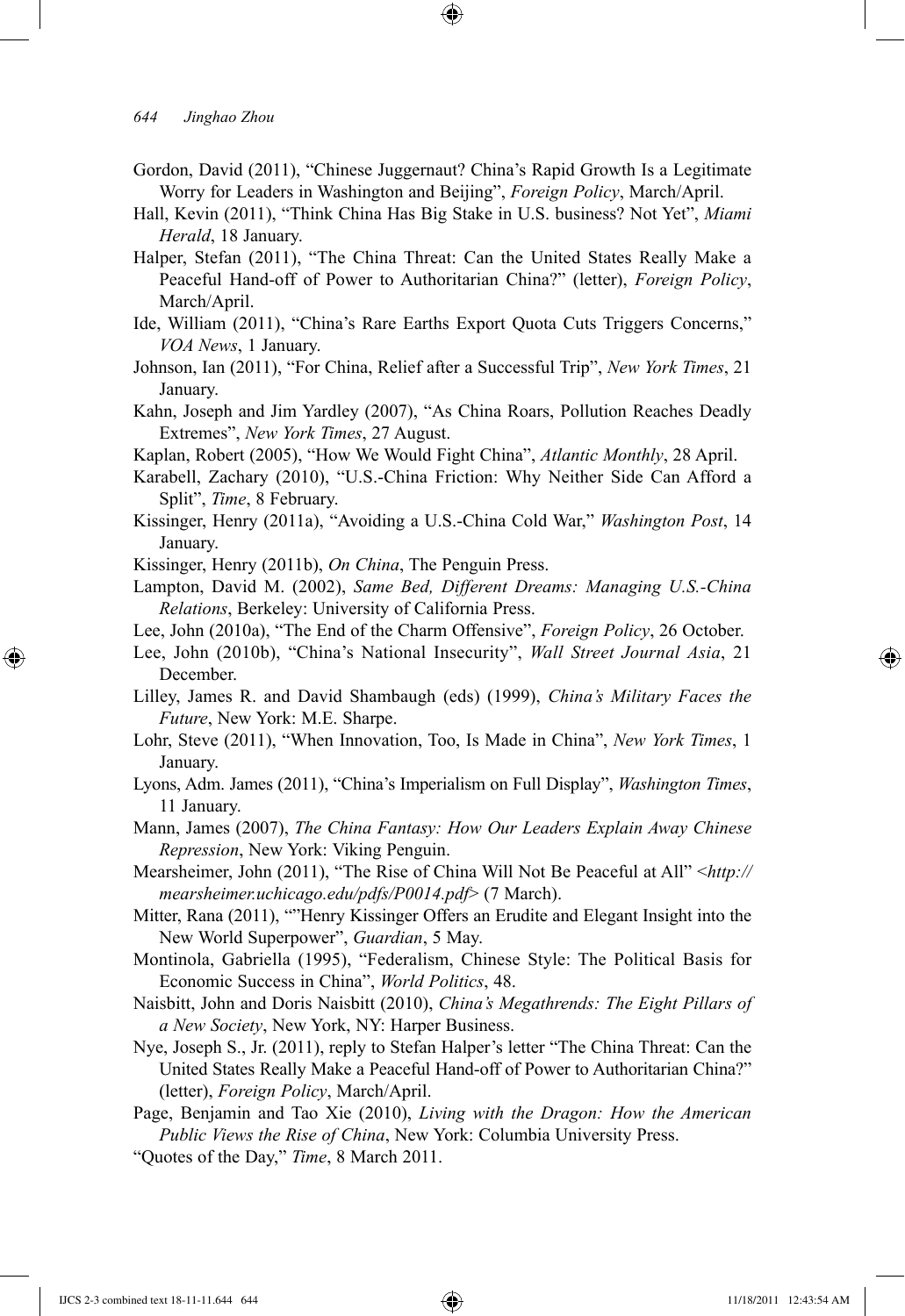- Rachman, Gideon (2011),"Think Again,: American Decline: This Time Is for Real," *Foreign Policy*, 18 January.
- "Remarks by State Councilor Dai Bingguo at Joint Press Conference of the Second Round of the China-US Strategic and Economic Dialogues", Ministry of Foreign Affairs of the People's Republic of China <*http://www.fmprc.gov.cn/eng/wjdt/zyjh/ t705280.htm*> (10 January 2011).
- Ryan, Mary Meghan (2009), *Handbook of U.S. Labor Statistics: Employment, Earnings, Prices, Productivity, and Other Labor Data*, Lanham, MD: Bernan Press.
- Sanger, David E. and Michael Wines (2011), "China Leader's Limits Come into Focus as U.S. Visit Nears", *New York Times*, 16 January.
- Shambaugh, David (1993), "Introduction: The Emergence of 'Greater China'", *The China Quarterly*, 136, December.
- Shannon, Elaine (2005), "China Rising: Small World, Big Stakes", *Time*, June 20.
- Shirk, Susan L. (2007), *China: Fragile Superpower: How China's Internal Politics Could Derail Its Peaceful Rise*, Oxford: Oxford University Press.
- Stephens, Bret (2010), "China and the Next American Century: Beijing's Politburo Has Nothing on Mark Zuckerberg", *Wall Street Journal*, 21 December.
- Talley, Ian and Tom Barkley (2011), "Treasury Slightly Steps Up Criticism on Yuan's Level", *Wall Street Journal*, 5 February.
- Tong, Yanqi (1997), *Transition from State Socialism: Economic and Political Change in Hungary and China*, New York: Rowman & Littlefield Publishers.
- White, Gordon (1994), "Democratization and Economic Reform in China", *Australian Journal of Chinese Affairs*, 31.
- Zakria, Fareed (2008), "The Rise of a Fierce Yet Fragile Superpower", *Newsweek*, 7 January.
- Zakria, Fareed (2011), "The Dangerous Chip on China's Shoulder", *Time*, 12 January.
- Zhao, Litao and Tan Soon Heng (2007), "China's Cultural Rise: Visions and Challenges", *China: An International Journal*, Vol. 5, No. 1, March.
- Zhao, Quansheng (2005), "American's Response to the Rise of China and Sino-US Relations", *Asian Journal of Political Science*, 13.
- Zhong, Wu (2010), "A Daring Departure from Deng", *Asia Times*, 6 August.
- Zeitvogel, Karin and Agence France-Presse (2011), "Chinese 'Counterspace' Weaponry Worries U.S.", *National Post*, 5 February.

⊕